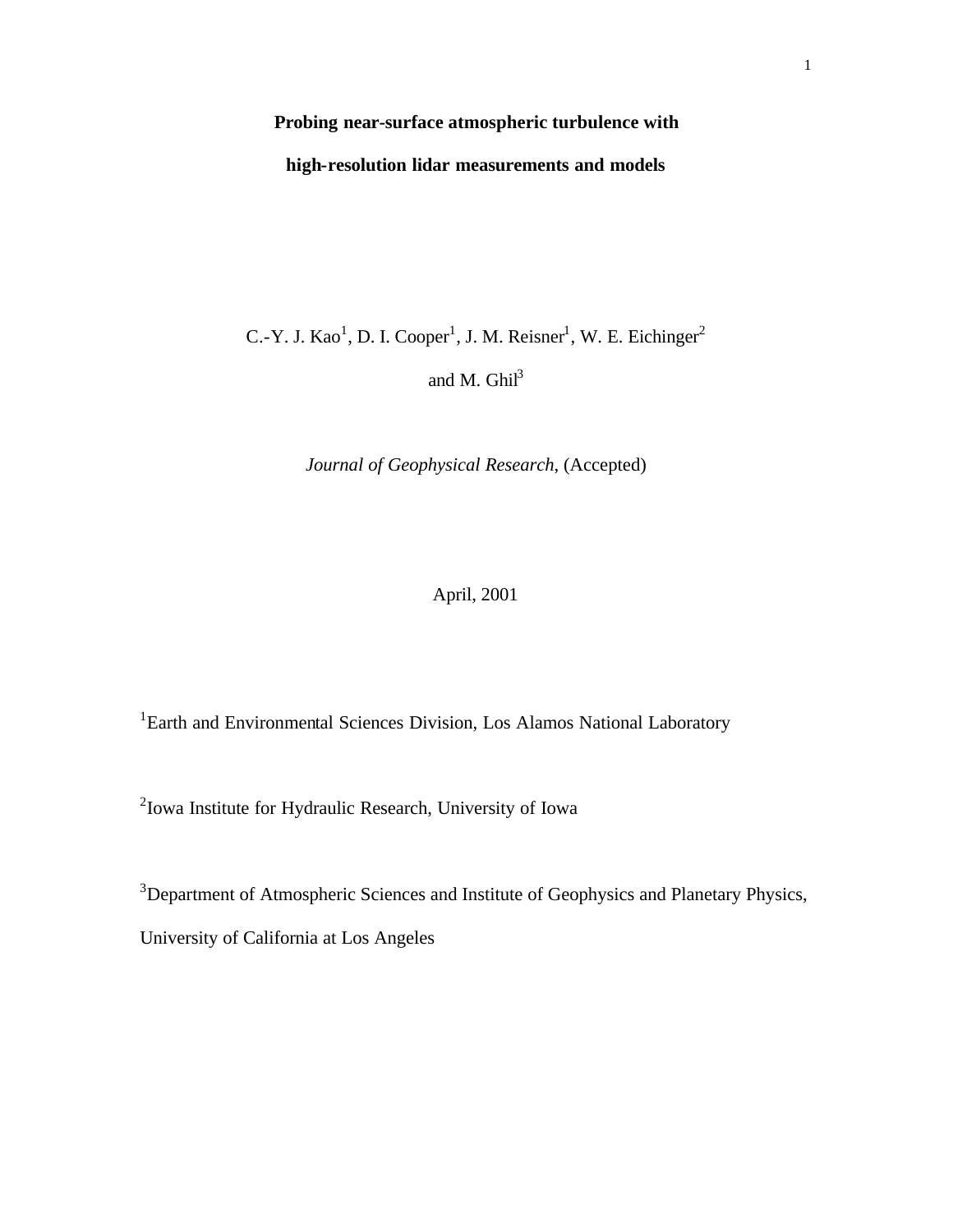#### **ABSTRACT**

Lidar technology provides fast data collection at a resolution of meters in a threedimensional atmospheric volume. A modeling counterpart of this lidar capability can greatly enhance our understanding of near-surface atmospheric turbulence. This paper describes an integrated research capability based on data from a scanning water vapor lidar and a high-resolution hydrodynamic model (HIGRAD) equipped with a visualization routine (VIEWER) that simulates the lidar scanning. The purpose is to better understand the degree to which the lidar measurements represent faithfully the atmospheric boundary layer's spatial and temporal features and to extend the measurements' utility in studying turbulent fields in this layer. Raman lidar water vapor data collected over the Pacific warm pool and the HIGRAD simulations thereof are first compared with each other. The results are then used to identify the potential aliasing effects of lidar measurements due to the relatively long duration of the lidar scanning. This integrated lidar-model capability also helps improve the trade-off between the spatial and temporal resolution of the lidar measurements, on the one hand, and their coverage, on the other.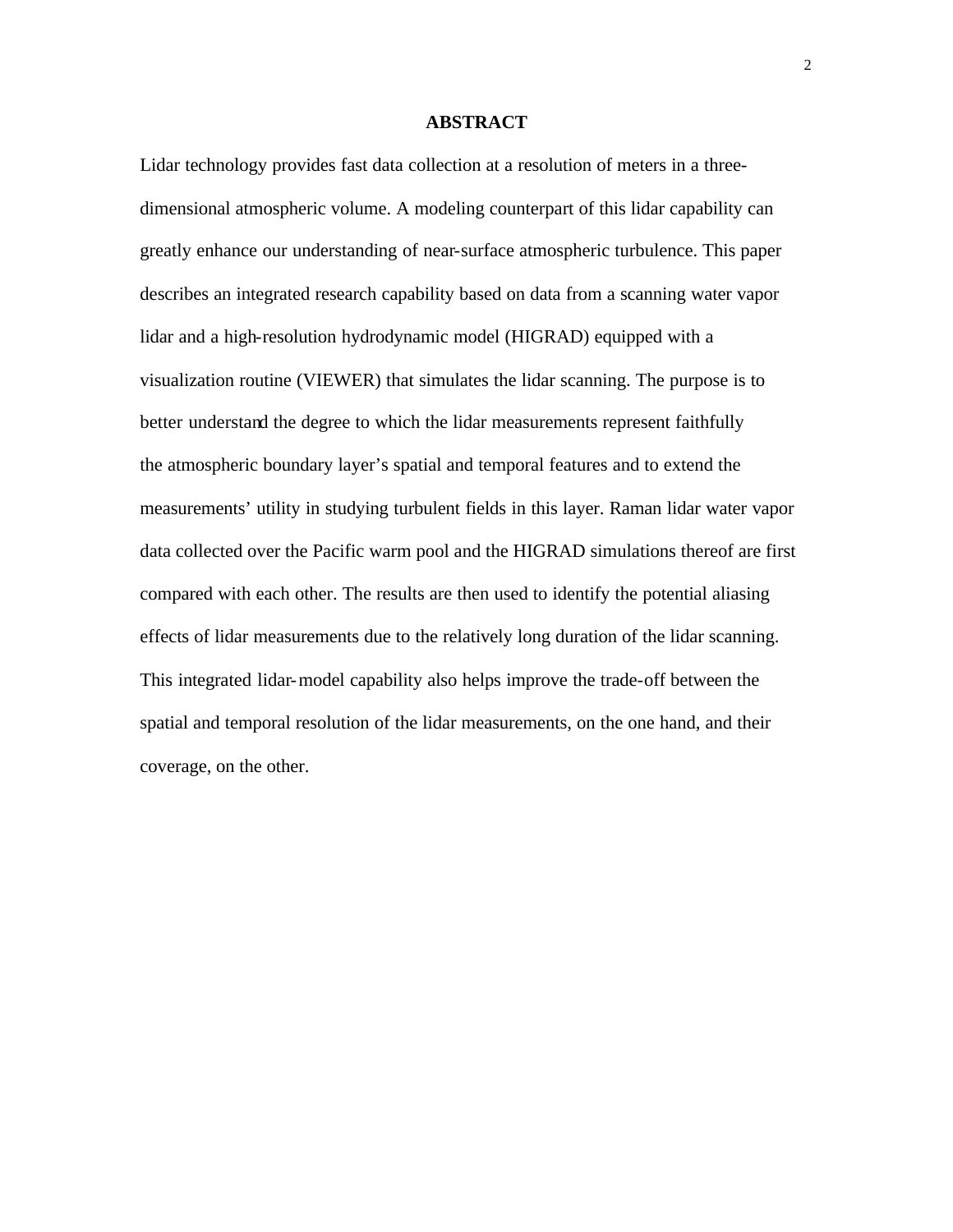#### **1. Introduction**

Lidar (Light Detection and Ranging) remote sensing (Clifford et al., 1994) offers the promise of multi-dimensional atmospheric measurements for ranges of single to tens of kilometers, with spatial resolution of a few meters. This technology provides measurements to describe atmospheric boundary layer (ABL) phenomena (e.g., Eloranta and Forrest, 1992; Cooper et al., 1994) and to validate advanced models of such phenomena (Avissar et al., 1998; Kao et al., 2000). The lidar system used for the present study is a self-contained field-deployable UV Raman water-vapor lidar (Eichinger et al., 1994) built at the Los Alamos National Laboratory (LANL) and based on the technique pioneered by Melfi et al. (1969). Melfi and colleagues suggested comparing the backscattered intensities for water and nitrogen in the vibrational Raman band. This permits one to infer the water-vapor concentration, since nitrogen is well mixed in the atmosphere and its concentration is well known.

Water, in its three phases, is of paramount importance in most atmospheric processes: it is involved in feedback mechanisms whose competition affects the climate system on all scales. The surface-atmosphere exchange of water, in particular, has received significantly increased attention. However, a fully quantitative understanding of the nearsurface distribution of water vapor has yet to be obtained. A basic problem that remains is to determine the water-vapor distribution at the scale of turbulent eddies (Lawford, 1996). One related problem is the estimation of spatially distributed latent heat flux (or evapotranspiration) over an inhomogeneous surface. The satellite-based data sets upon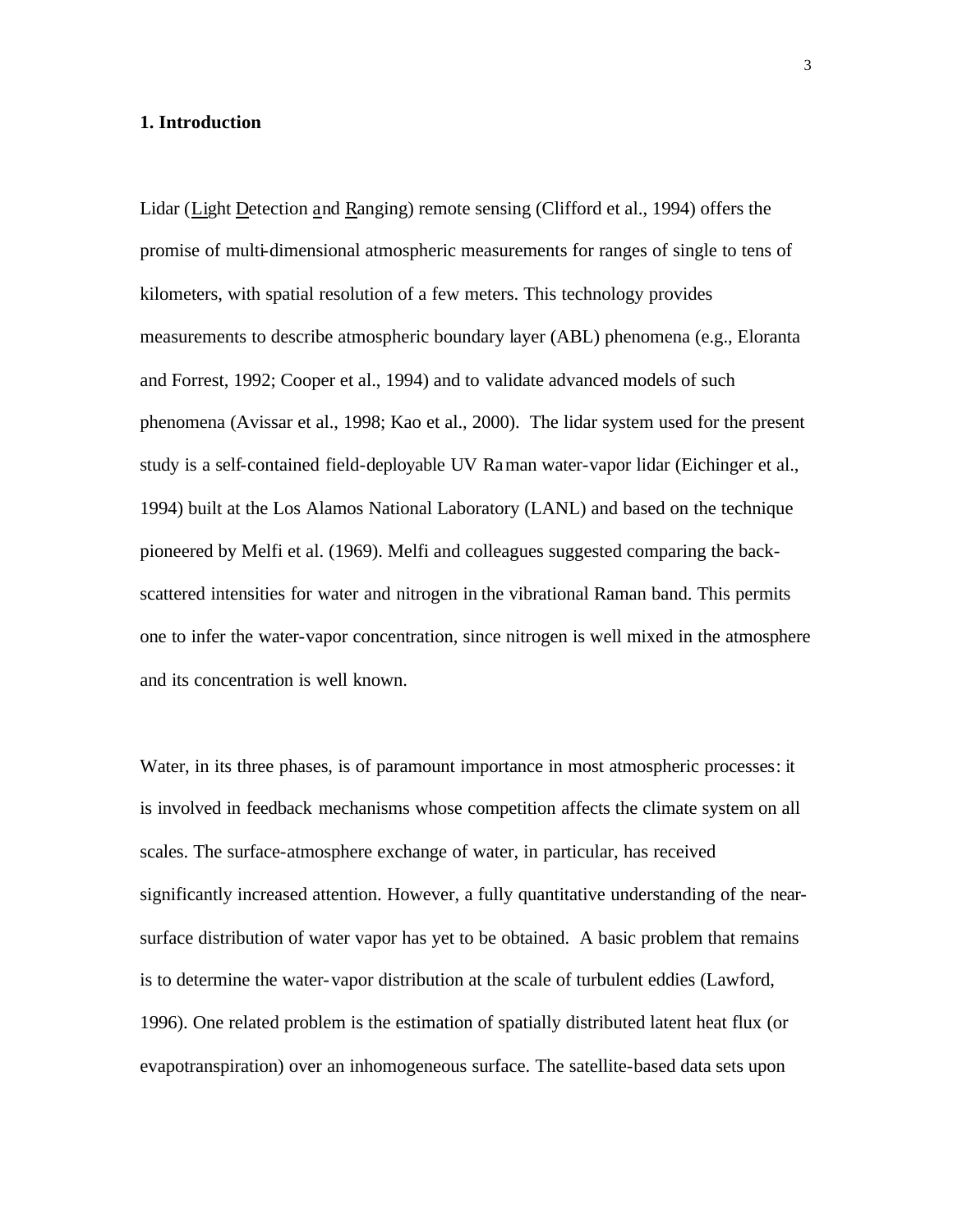which present global environmental assessments depend cannot answer these questions due to its spatial resolution and neither can conventional ground-based point sensors or aircraft measurements. Point sensors near the surface are limited in value because of its small footprint size. It is also due to our current inability to extend the measured values at a point to an understanding of the processes that are occurring on larger scales. The eddy correlation method has been applied to aircraft data for large areas, but it has been called into questions when spatially resolved fluxes are desired (e.g., Mahrt, 1998).

The above-mentioned problems can be mitigated by a scanning lidar because of its high spatial and temporal resolution and the horizontal and vertical cross-sections it can produce. The LANL water vapor lidar system has a spatial resolution of about 1.5 m over a distance of 700 m. It uses an excimer laser source with 400 mJ/pulse of energy at 200 Hz and wavelengths of 248 nm and 351 nm, respectively, for daytime and nighttime operations. The unique receiver uses a 24" f8 telescope and scanning optics to allow three-dimensional volumetric imaging of water-vapor mixing ratio. The receiving detector system provides simultaneous measurement of the elastic back-scattered UV radiation from aerosols and clouds, as well as the nitrogen and water Raman signatures. Field applications of the LANL Raman lidar have been successful over both ocean and land surfaces in helping understand the water vapor's variability and in estimating its surface flux.

Among many recent lidar field experiments conducted by LANL, the Central Equatorial Pacific Experiment (CEPEX) and the Combined Sensor Program (CSP), both over the

4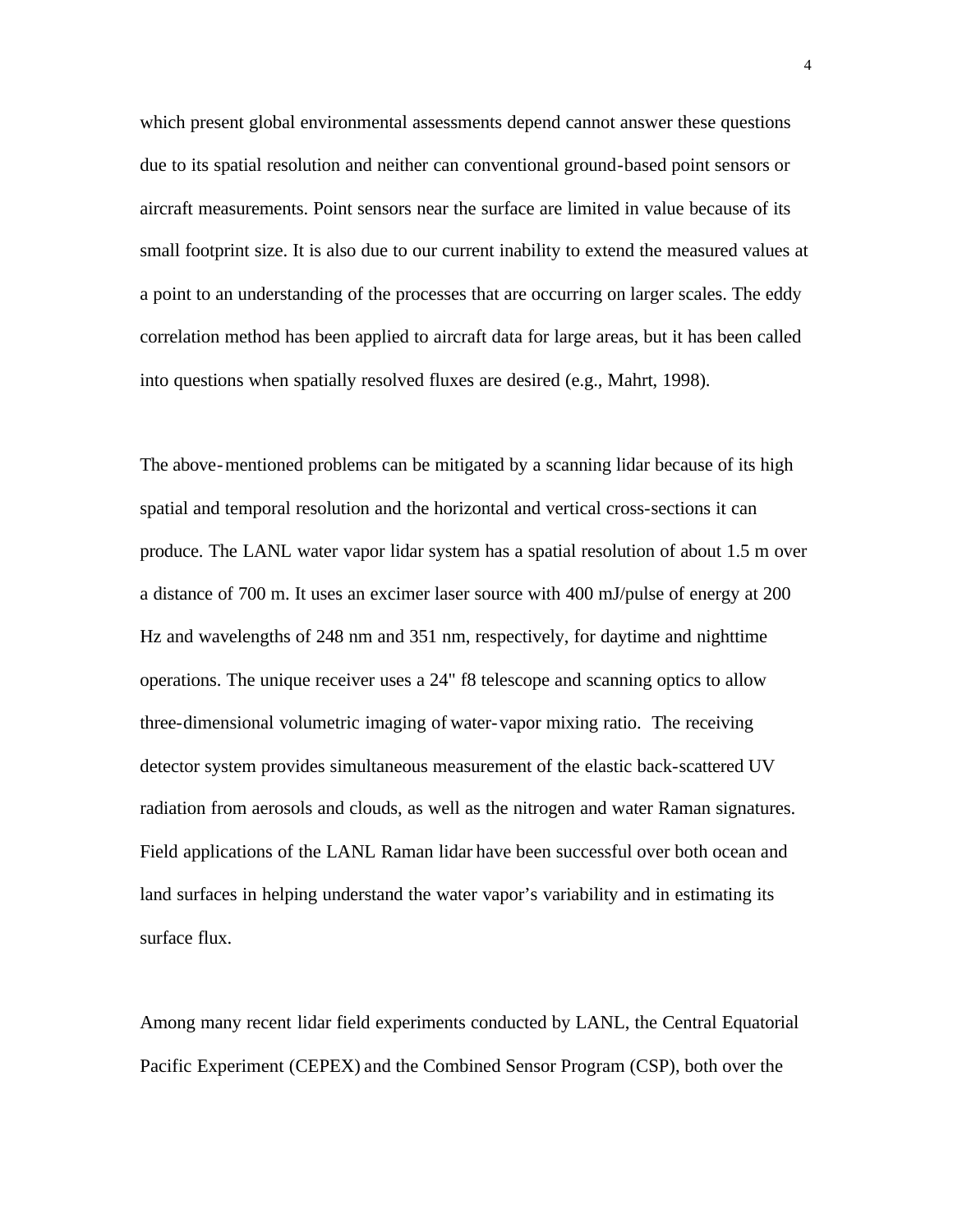Pacific warm pool, are briefly described here. CEPEX was part of an international climate research effort to address the "thermostat hypothesis," a feedback mechanism between water vapor and ocean sea surface temperature purported to limit global warming (Ramanathan and Collins, 1991). Our lidar results during CEPEX show the agreement with the coincident radiosonde water-vapor data within 0.25 g  $kg^{-1}$  (Cooper et al., 1996). The CSP project (Post et al., 1997) employed a whole suite of meteorological sensors to quantify processes associated with ocean-atmosphere interactions in the tropics, and to help understand the small-scale processes in the ocean-atmosphere exchange of water and heat. The lidar data shown in this paper were collected during CSP on 26 March 1996. Cooper et al. (1997) and Hagelberg et al. (1998) have shown that the LANL lidar system is a highly accurate and reliable probe of turbulent ABL processes during CSP. However, to better help describe and understand these processes, we need to demonstrate the actual representativeness, as opposed to the mere quantitative accuracy of the lidar data.

Like all volume-imaging sensor systems, lidars require an advanced methodology to make the best use of their measurements' temporal and spatial properties. Over the last decade, experimentalists have made every effort to make the lidar scan as fast as its laser power and detector's efficiency allow, while retaining a good signal-to-noise ratio. This study uses a state-of-the-art turbulence-resolving model to help synthesize the ABL phenomena observed during the CSP experiment through the LANL scanning Raman water-vapor lidar system. We first simulate the formation and evolution of water vapor plumes at comparable spatial and temporal resolution under the meteorological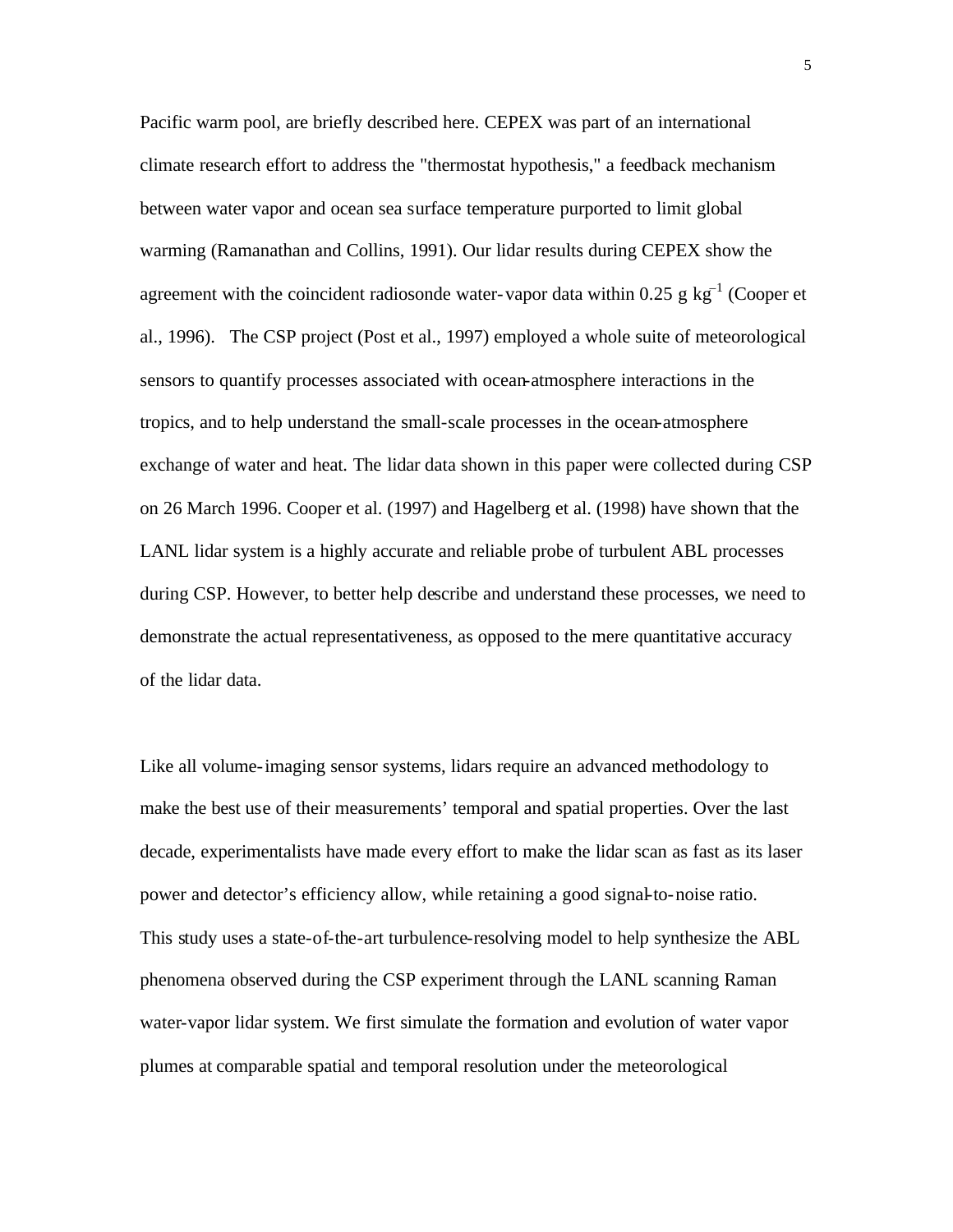conditions suggested by rawinsondes and ship measurements. We then "observe" our 4 dimensional model output with a modeled scanning configuration using the actual lidar scanning specifications. The purpose is to validate the structure and quantification of the lidar measured water vapor field, and to investigate the potential aliasing effects of lidar measurements. At the end, a future direction in the integration of lidar measurements and dynamical modeling in terms of data assimilation is described.

#### **2. Lidar Data**

In general, the oceanic ABL is characterized by the presence of both vertical wind shear and thermal instability (Stull, 1988). As a result, it can be subdivided into a surface layer, a free-convection layer, and a mixed layer; in each of these sub-layers, the balance of heat, momentum, and moisture fluxes is different. The characteristic height of the surface layer is the Monin-Obukhov (Kaimal and Finnigan, 1994) length of a few tens of meters. The free-convection layer extends up to about 0.1  $Z_{\text{in}}$ , where  $Z_{\text{in}}$  is the height of the first temperature inversion at about 1 km above the surface; *Z*in is also the characteristic height of the mixed layer. Field experiments using aircraft (William and Hacker, 1993) and numerical studies (Khanna and Brasseur, 1998) show, in fact, that these sub-layers are not well separated from each other. Small-scale plumes formed in the surface layer rise and combine into larger-scale thermals in the free-convection layer, while sinking air from the mixed layer penetrates into the free-convection and surface layers.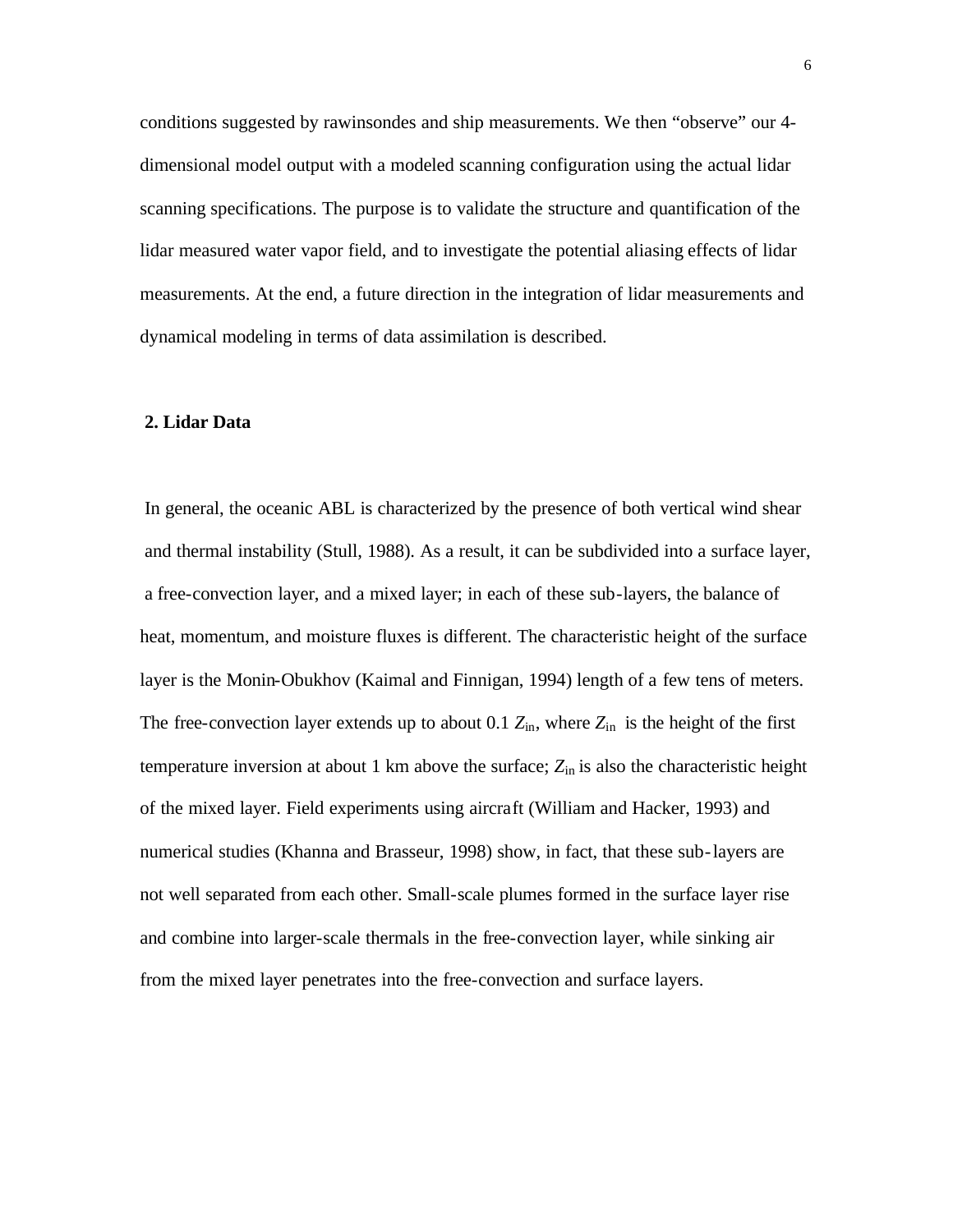When a lidar operates at a fixed azimuth angle and scans over a range in elevation with time, the resultant image covers a vertical slice of the atmosphere (see Fig. 1A). At a fixed height with a zero elevation angle, the lidar can be operated to scan over a horizontal slice of the atmosphere (see Fig. 1B). Neither of the above slices represent a truly instantaneous field of water vapor, simply because each lidar line-of-sight collects data at a different instant in time.

The water-vapor mixing ratio shown in Fig. 1A is a portion of a vertical slice observed during the CSP project. The slice covers 40 degrees of elevation angle and is made up of 81 lines-of-sight, with an angular resolution of 0.5 deg. Each line-of-sight took 0.75 s and the total scanning time was 60 s. The 0.75-s delay between scans and the total scanning time of 60 s should not affect the general flow features being observed: the rising motion of moist air (in red, yellow, and green) and the descending motion of dry air (in purple and blue). But, the spatial structure of the resulting mixed-layer eddies may be aliased if the total duration of the scan is considerably longer.

The regrouping of near-surface coherent plumes into larger and more organized eddies as they rise through the surface layer and the accompanying descent of dry eddies from the well-mixed layer toward the surface have been proposed by earlier studies (Wyngaard, 1988; William and Hacker, 1993). Such organized exchanges between the surface layer and the rest of the ABL above contradict the classical Monin-Obuhkov similarity theory (Kaimal and Finnigan, 1994), which assumes the two to be independent of each other. Simple curve fitting of the data contained in Fig. 1A in comparison with the curve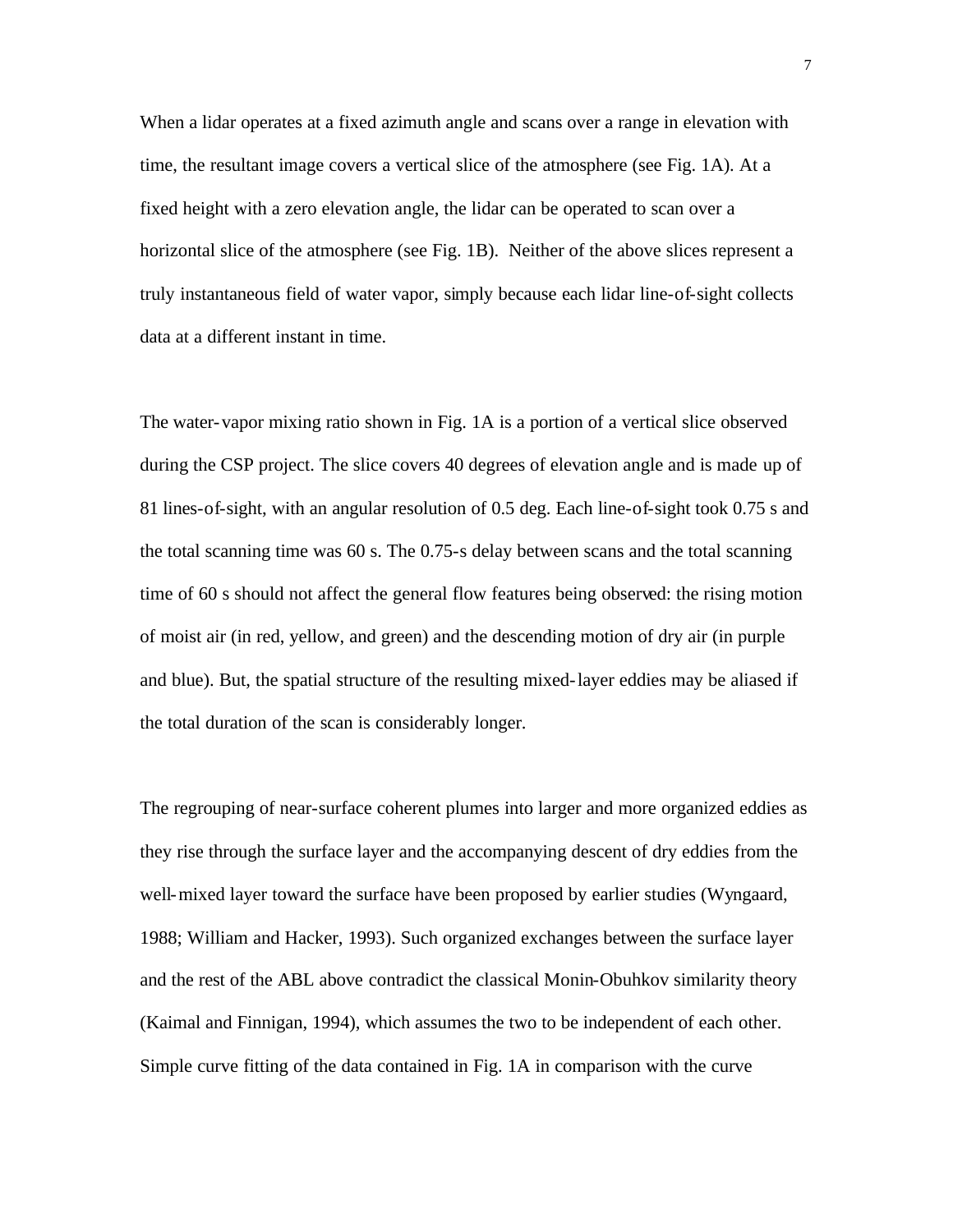predicted by the Monin-Obuhkov similarity theory reveals that the theory consistently overestimates the moisture in the upper part of the surface layer because it neglects the drying effect due to the downward motion.

Figure 1B shows the horizontal distribution of water-vapor mixing ratio measured by the lidar at a 10-m elevation above sea level during CSP, based on the same measurement specifications used in Fig. 1A. Using a two-dimensional wavelet technique, Hagelberg et al. (1998) identified a dominant radius of 10 m for the coherent eddies (in red and yellow) shown here in Fig. 1B. The drying effects due to the organized downward airflow (in purple and blue) are also present in the figure.

The total scanning time of 60 s used in constructing Fig. 1B may, however, introduce some aliasing effects in the number and position of small-scale turbulent water-vapor plumes near the surface. This is because the plumes' recyc ling time scale at the 10-m level is about 10 s, based on the lidar time-series measurements at a fixed point. Since the total scanning time is governed by the 0.75-s delay between scans for a fixed spatial resolution, it suggests that a faster scanning may help to avoid the potential aliasing effects. To provide a more rigorous interpretation of lidar images such as those in Fig.1, we use a hydrodynamic modeling approach to see to what extent lidar imagery does correctly represent ABL turbulence.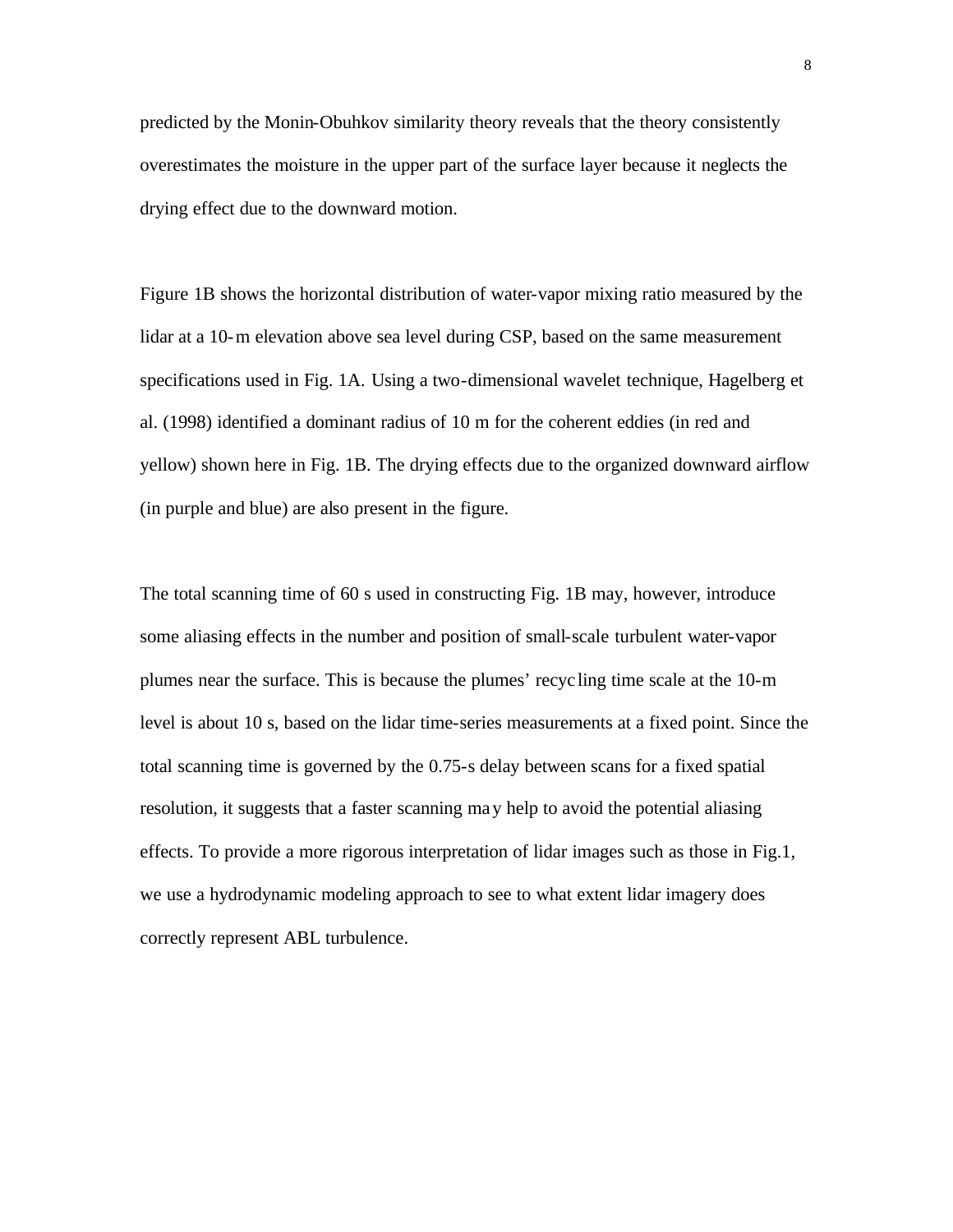#### **3. Model and Simulation Design**

The hydrodynamic model used for the current study is an outgrowth of the numerical modeling framework of Smolarkiewicz and Margolin (1993). It is based on a nonoscillatory forward-in-time advection scheme that has the advantage of preserving local extrema, as well as the sign of the transported scalar properties. The scheme has been shown to yield numerical solutions that are consistent with known analytic properties of the modeled flows (Smolarkiewicz and Margolin, 1998). The model minimizes the need for artificial viscosity, while suppressing nonlinear computational instabilities. Overall, the model is designed to accurately simulate small-scale atmospheric dynamics with high-gradient features; hence it is referred to as HIGRAD. A radiation package is included in the model to simulate the radiative effects in the atmosphere (Smith and Kao, 1996).

The effective range of the existing LANL water-vapor lidar is from 100 to 650 m; over this range the nitrogen and water-vapor signals coincide, thus insuring the accuracy of the measurements. In order to match the lidar's effective range, we use a three-dimensional model domain with a size of 560 m by 560 m in the horizontal and 1000 m in the vertical. The vertical extent being about twice the horizontal extent allows the model to simulate the interaction between the free atmosphere and the ABL.

Even though the lidar provides data at a 1.5-m resolution in the radial direction, a 2.5-m grid size was chosen in the horizontal *x* and *y* directions, based on a trade-off between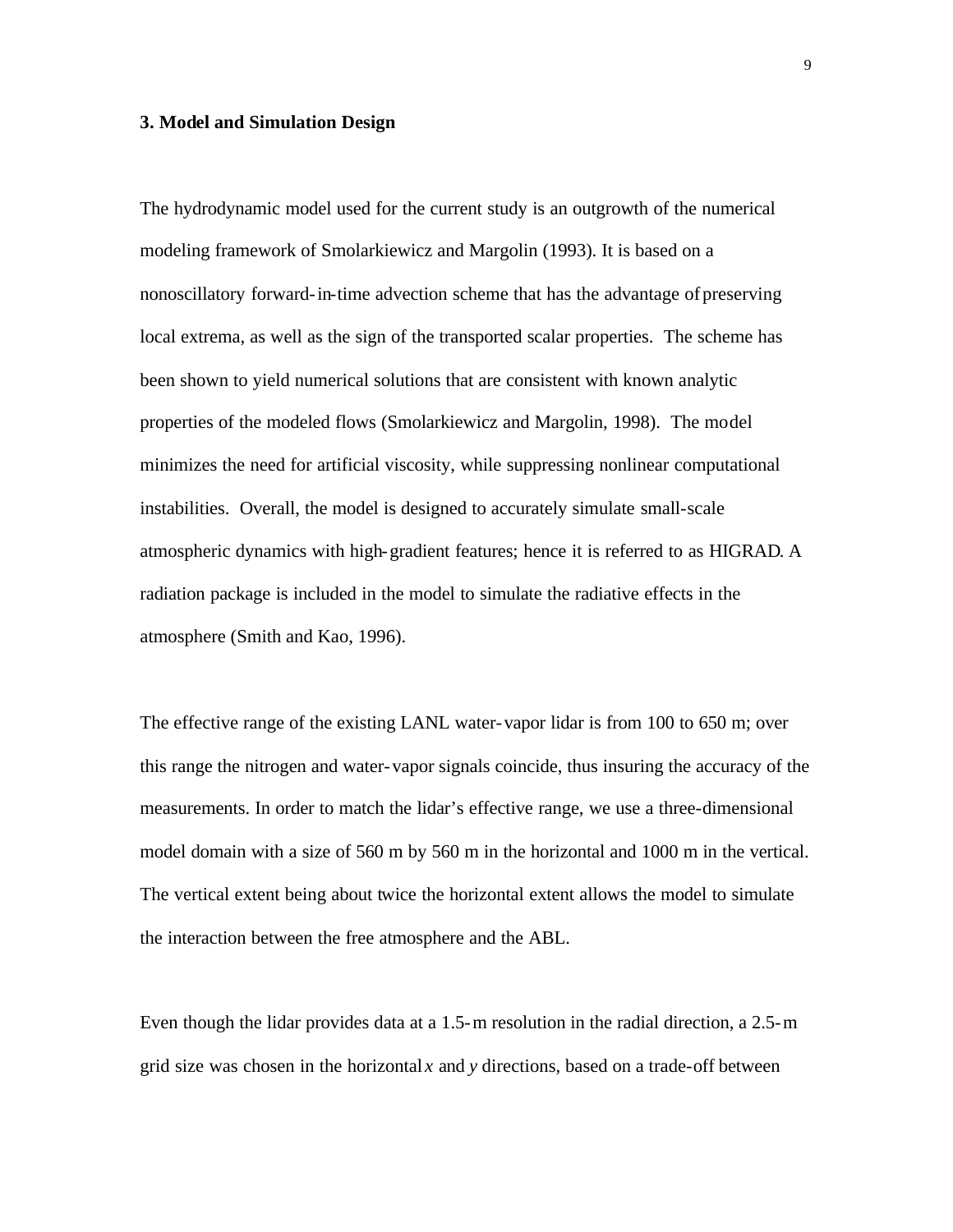accuracy and computing resources. In the vertical direction, a stretched coordinate is used: the first grid point is 0.18 m above the surface to better resolve the surface layer and the largest grid increment near the upper boundary is about 25 m. The total number of grid cells is 225 by 225 by 81  $\left(\sim 4.1 \text{ million}\right)$ . The time step for the model integration is 0.125 s, to match the ultra-fine vertical resolution near the surface. It takes 50,000 node-hours of CPU time on the 128-node SGI super-clustered Blue Mountain computer at LANL to perform a one-hour model simulation.

All the sub-grid transports use a very small diffusivity coefficient with a constant value of  $10^{-7}$  m<sup>2</sup> s<sup>-1</sup>. Our ABL simulation is thus similar to direct numerical turbulence simulations at least in terms of the very small grid size near the surface and the small diffusivity coefficient. Margolin et al. (1999) demonstrated recently that a non-oscillatory advection scheme such as the Multidimensional Positive-Definite Advection Transport Algorithm (MPDATA) used in our model can accurately reproduce the dynamics of an atmospheric convective boundary layer without incorporating an explicit sub-grid scale diffusion scheme. Other researchers (e.g., Linden et al., 1994) reached similar conclusions for different flow regimes. It appears that the implicit diffusion built into non-oscillatory advection schemes serves well as an explicit sub-grid scale diffusion module.

The initial state of the model simulation was constructed based on the balloon soundings, ship measurements, and the lidar profiles collected by CSP on 26 March 1996. The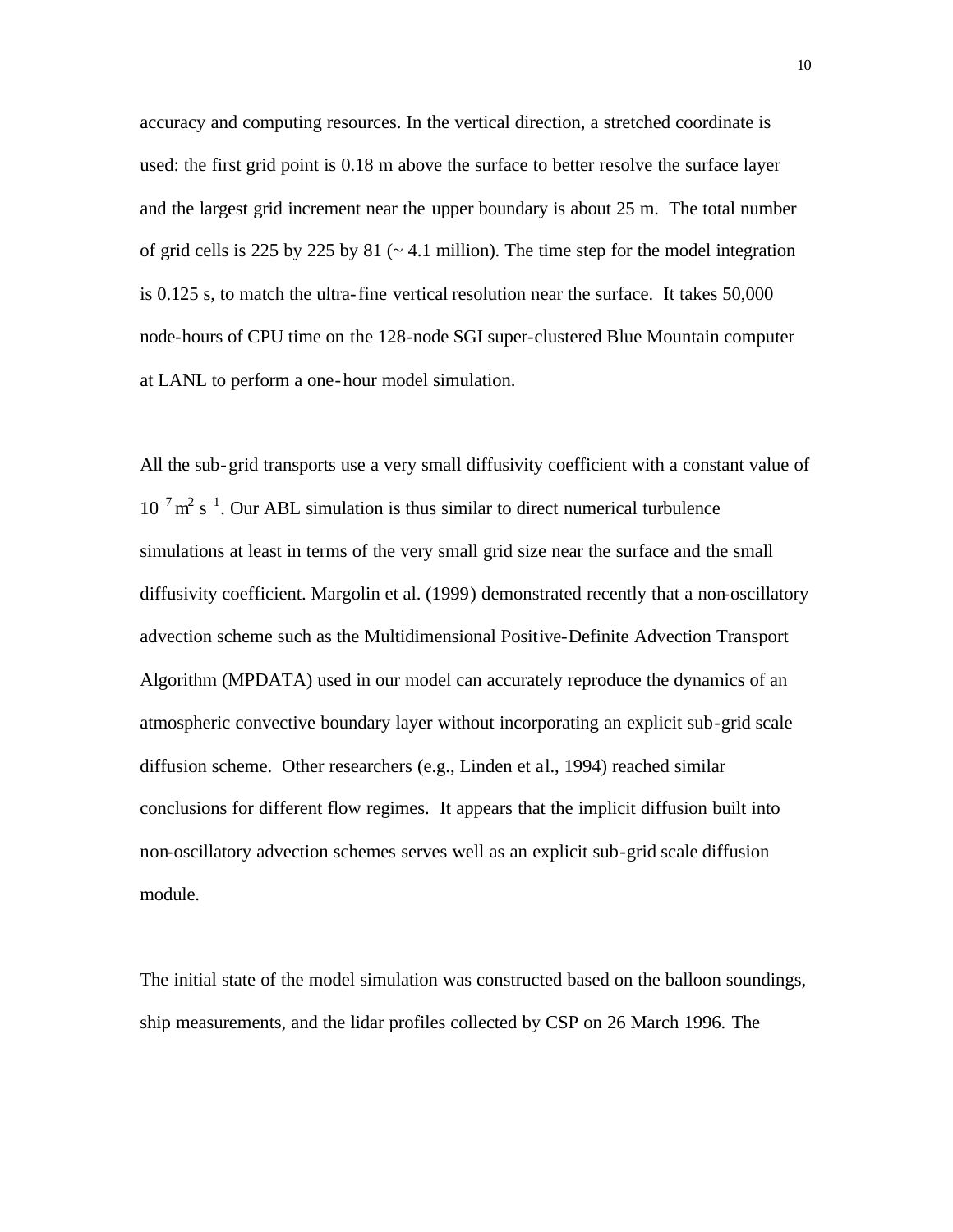model's initial ABL structure is assumed to be vertically well mixed with a constant water-vapor mixing ratio of 19.5 g  $kg^{-1}$  and a potential temperature of 301.5 K. The sea surface temperature is set at 302.5 K and the surface water-vapor mixing ratio at 22.5 g  $kg^{-1}$ , based on the surface observations from CSP. To excite an initial disturbance, a random temperature perturbation with a magnitude of 0.01 K is imposed at the surface. The initial momentum field is set to be identically zero. A large-scale subsidence rate of 0.01 cm  $s^{-1}$  is prescribed to help maintain the height of the mixed layer. No-slip and cyclic boundary conditions are, respectively, used in the vertical and lateral directions.

We wish to compare the model results directly with the lidar data. Since the model output of any variable at a specific time represents an instantaneous three-dimensional field, it cannot readily be compared with the lidar imagery. We designed a simple visualization code called VIEWER, which mimics the lidar's actual scanning geometry and resolution. It helps us "view" the model output that is generated every 0.75 s. Each modeled line-ofsight in VIEWER is thus extracted from a different instantaneous output file. It represents the data within an angle of 0.5 deg, out to the radial distance of 560 m. To render more faithful the representation of the actual lidar's coverage as a function of radia l distance, VIEWER divides each 0.5-deg viewing angle further into ten equal sub-angles. We map next the simulated data from Cartesian onto the polar coordinates given by each modeled sub-line-of-sight, with a radial resolution of 2.5 m. The final image is then plotted back in Cartesian coordinates. Our VIEWER code thus provides an objective comparison between the simulations and the observations from a scanning lidar.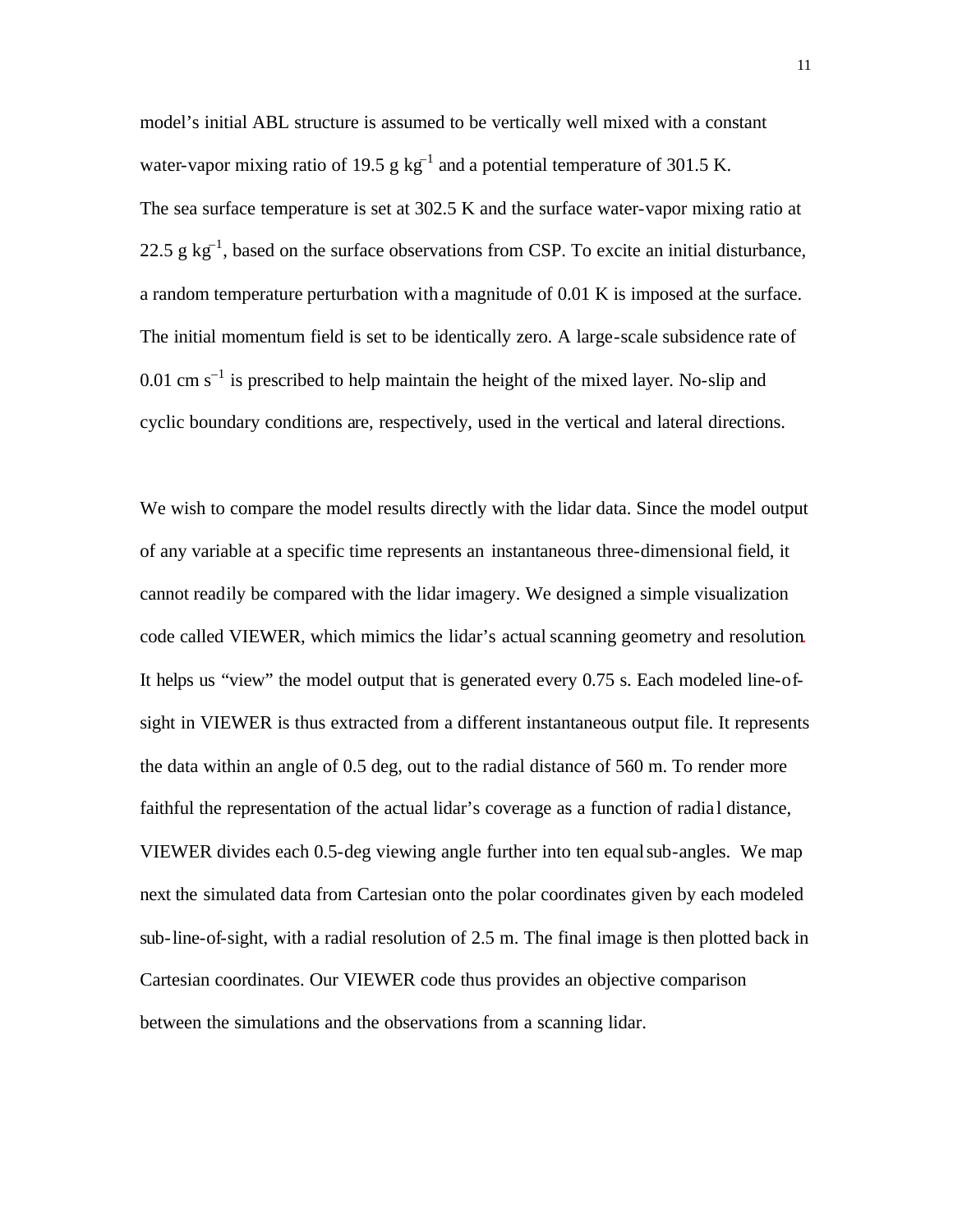#### **4. Modeled Images**

A quasi-stationary state is reached after 10 model hours into the simulation. It is due to the three-way interaction between radiative forcing, large-scale subsidence, and turbulent mixing. The main features of ABL dynamics are well captured by the simulation's quasisteady state. At hour 10, the mixed layer is, on the average, moister by about 1.5 g kg<sup>-1</sup> than the initial value, suggesting vigorous moistening caused by the plumes rising from the warm and wet ocean surface. A towering thermal extends from the surface into the free-convection layer, whose top lies for the given model parameters at about 150 m. The entrainment of dryer and warmer air from the free atmosphere, above the first inversion, downward into the mixed layer is also successfully reproduced (not shown).

The HIGRAD simulation results at 12 hr are shown, using the VIEWER visualization procedure, in Fig. 2. Despite the discrepancies between the two figures caused by the different data textures, the simulated structure and variability of the water-vapor plumes are in fair agreement with the observations shown in Fig. 1. Some more detailed comparisons are described in Section 5. The regrouping of the surface-layer plumes into larger moist eddies is clearly simulated in Fig. 2A. The accompanying downward dry eddies that counterbalance the upward mass and momentum fluxes are also well captured. The model, however, appears to produce a larger area of downward dry eddies (Figs. 2A, B) than seen in the observations (Figs. 1A, B). This is due to the cyclic boundary conditions used in the model simulations. Since no in- and outflows are allowed, the net upward and downward mass fluxes are required to balance with each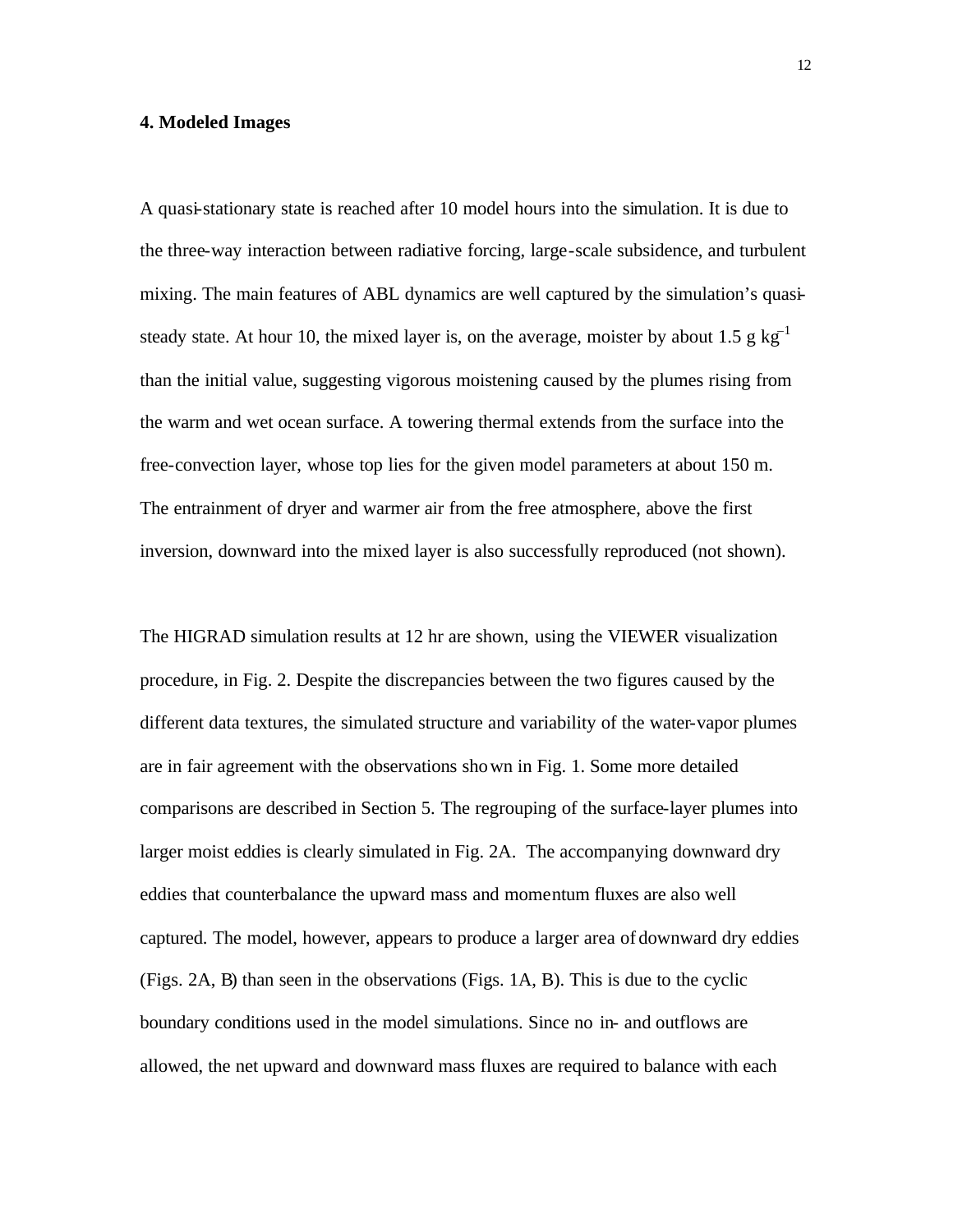other. This might impose some effects on the plume simulations as pointed out by Hunt (1999).

Suggested refinements of the Monin-Obuhkov theory for the surface-layer structure include the drying effects of the mixed-layer intrusions (Williams and Hacker, 1993). Our model results (Fig. 2) strongly support the idea that dynamic interactions between the surface layer and the mixed layer are a major mechanism in maintaining the structure of a convective ABL, in good agreement with the lidar observations (Fig. 1).

The HIGRAD-plus-VIEWER system also helps us understand how the transient features may produce aliasing effects in the data images (e.g., Fig. 1) collected from a scanning lidar. By comparing the scanned VIEWER imagery with the instantaneous model output, we found that the overall ABL structure observed through vertical scans (Fig. 2A) does resemble individual snapshots of the modeled ABL. The ABL is characterized, within a typical scanning period, by a gradually evolving upward moist branch (left half of Fig. 2A) and a quasi-stationary downward dry branch (right half of Fig. 2A) that change but little between scans.

More severe aliasing, however, is found in the modeled horizontal scan near the ocean surface, as shown in Fig. 3. Figure 3A shows the modeled imagery of a 90-degree horizontal scan 10 m above the surface, with 81 lines-of-sight in a 60-s scanning time (i.e., an azimuthal resolution that is coarser by a factor of two than in Fig. 2B). Shown in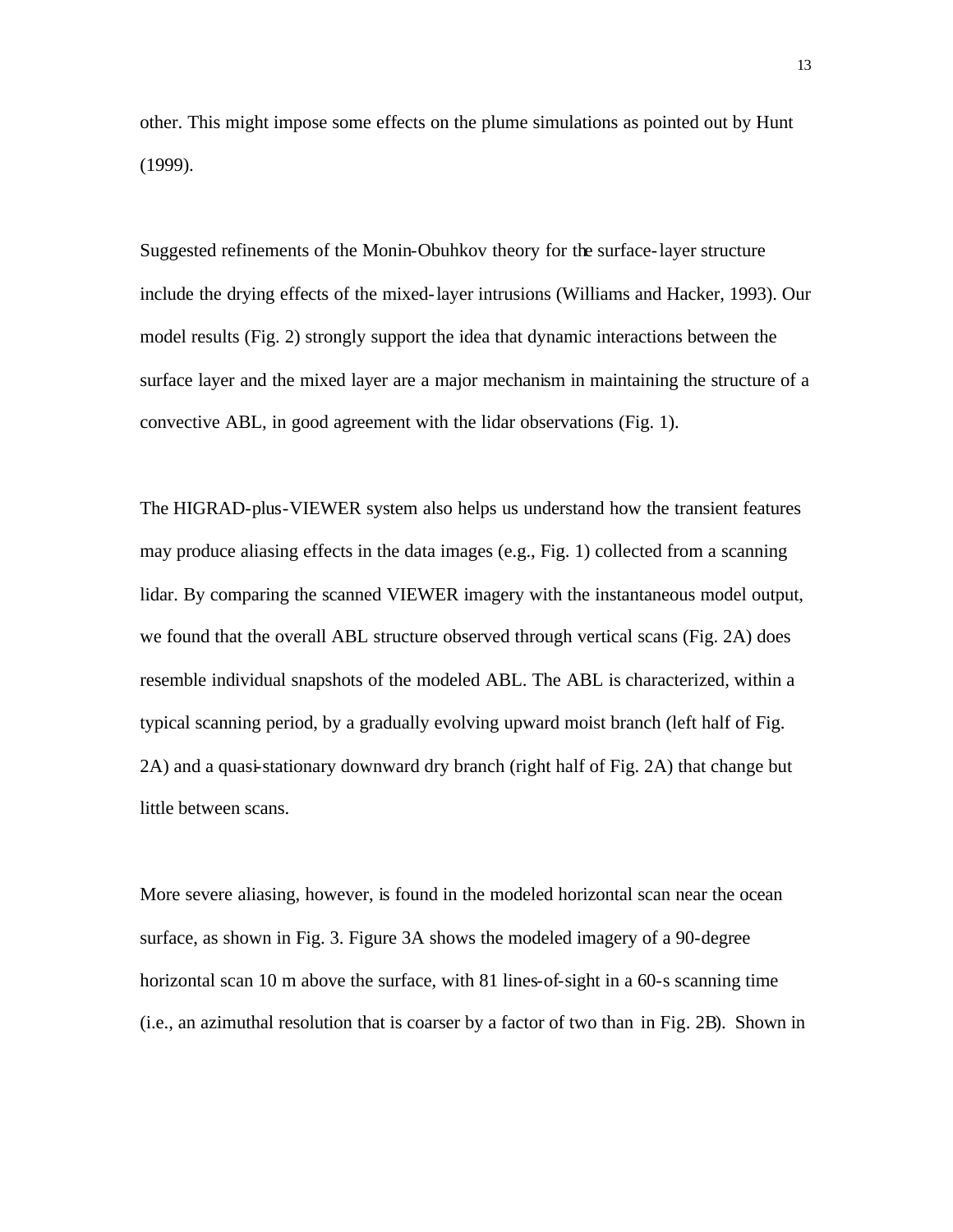Figs. 3B–3D are the instantaneous water-vapor fields simulated at 1, 30, and 60 s and included in the VIEWER scanning of Fig. 3A.

The background contrast between wet and dry zones remains the same throughout the 60 s interval. It is dominated by the more persistent larger-scale dynamics, as described previously. At this scale, the spatial-pattern correlations between the vertical-motion field and the water-vapor concentrations are quite high. The distribution of small-scale plumes and their intensity, however, are highly transient within this interval. As a result, the relative plume intensity shown in the modeled lidar imagery (Fig. 3A) is apparently aliased by the plume evolution with time.

The aliasing problem can, in principle, be handled by improving the lidar's performance in terms of increasing the instrument's scanning speed and the power of the laser while maintaining accuracy and coverage. Our numerical experiments show that the smallscale aliasing problem shown above can be considerably remedies, if a 15-s scanning time on the same spatial domain shown in Fig. 3D is used. This agrees with the recycling time scale mentioned earlier and implies that a delay between scans needs to be about 0.2 s.

This problem can also be handled by adding data assimilation capabilities to our integrated system without changing the current instrument's performance. Data assimilation is a numerical approach to combining measurements that are unevenly distributed in space and time with a model that simulates the flow being observed (Daley,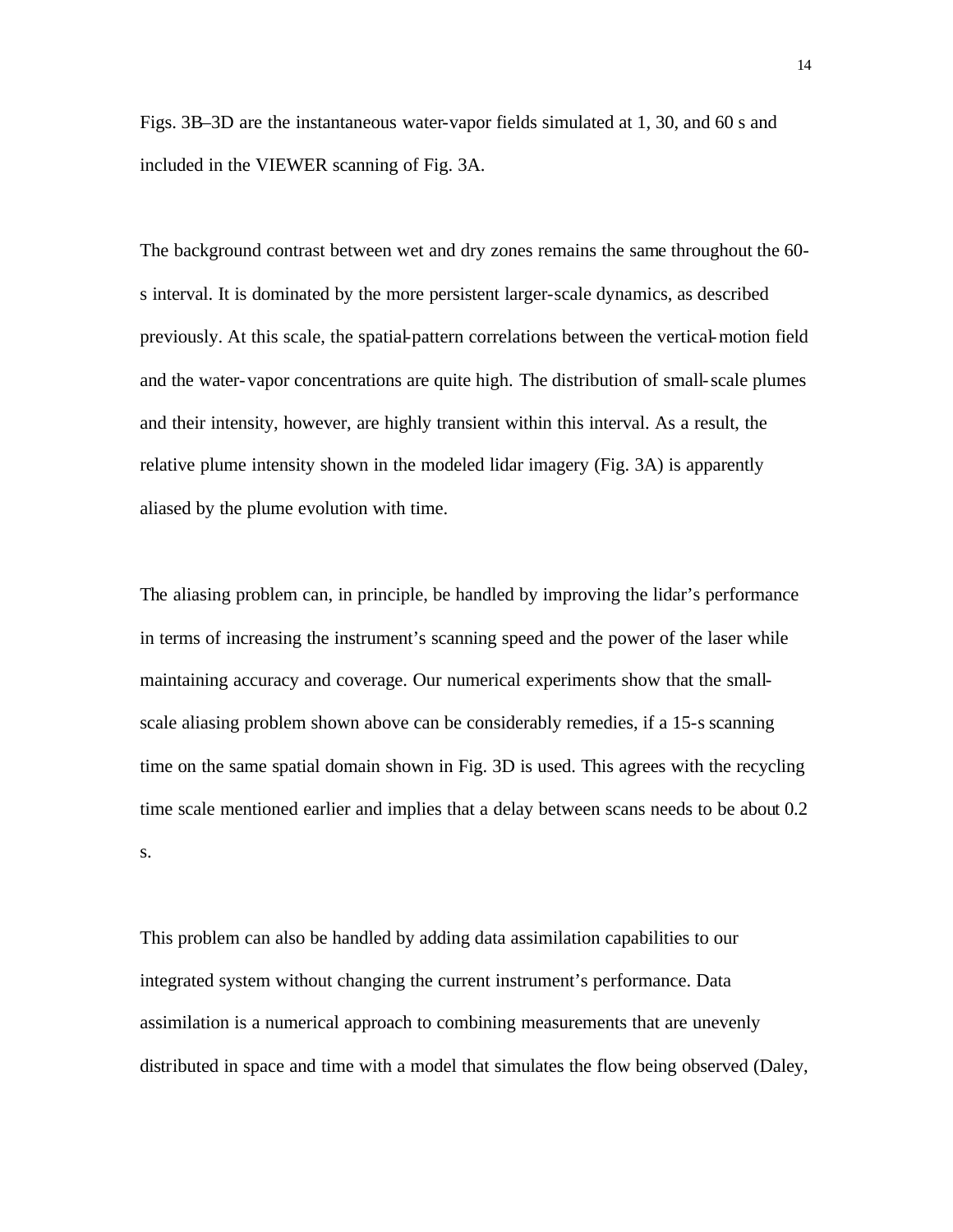1991). Near-optimal and computationally feasible methods exist to deal with trade-offs between observing pattern and accuracy, like the one at hand (Ghil and Malanotte-Rizzoli, 1991; Ghil et al., 1997).

#### **5. Quantitative Comparison with Lidar Observations**

The HIGRAD model simulates the size, frequency, and amplitude of the turbulent microscale water vapor field in the ABL. Therefore we are able to make a quantitative comparison between lidar observations and HIGRAD model results based on an ensemble statistical analysis. The analysis is broken into two parts; the descriptive statistics of selected lidar data and model results, and spatial Fourier analysis of the microscale structural distribution and frequency inherent in the concentration values supporting the images presented in the last section.

A metric for determining whether the values from the two populations are similar is the lidar measurement uncertainty for water vapor since model results do not have accuracy limits associated with it's values. From previous experiments, the absolute accuracy of the lidar when compared to accepted standards is between 10 to 15%, statistics within this uncertainty would be considered indistinguishable from one another (Eichinger et al., 1999). Mixing ratio transects (i.e., averaged mixing ratios as a function of X-range) with an equal number of values were extracted from Figs. 3A (model) and the parent scan of Fig. 1B (lidar) and descriptive statistics were calculated and summarized in Table 1. It appears from the bulk statistics that the two populations are the same. Robust analyses of means and medians indicate that at 95% confidence the lidar data and model values show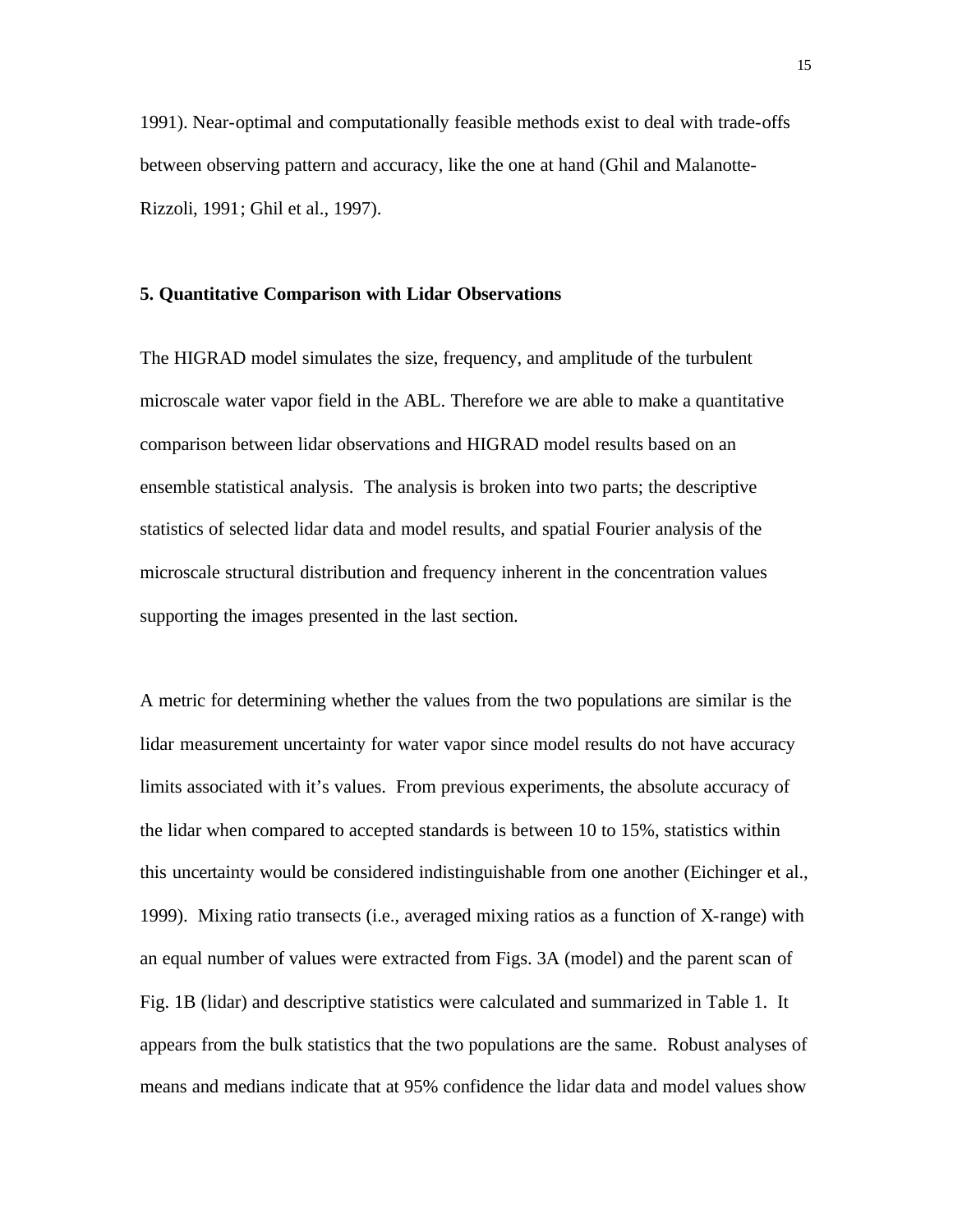no appreciable differences. The two populations differ in their frequency distributions; the lidar is skewed toward higher moisture when compared to the HIGRAD simulation, while the HIGRAD results are more Kurtotic suggesting that the model generates more discrete coherent eddies then observed by the lidar.

The bulk statistics described above do not show how the turbulent structures observed in the lidar measurements and the modeled results compare. To evaluate the size and frequency of turbulent microscale structures, we perform a spatial analysis based on the 1-D Fourier analysis technique, assuming that the turbulent structures can be fit by a sinusoidal waveform (Tennekes and Lumley, 1972). Both data sets were detrended and evaluated with an unevenly-sampled series analysis (Scargle, 1981). The Fourier transform had a tapered cosine window applied to minimize high frequency leakage (Stull, 1988). Periodograms (Fig. 4) were created from the normalized power versus frequency (or wave-number) distribution and 'peak-false-alarm' uncertainty analysis was performed to determine the significance of the periodogram structures (Horne and Baliunas, 1986).

The lidar periodogram (Fig. 4 A) shows three major peaks at 188 m, 34 m, and 27 m. The first peak corresponds to the large-scale exchange effects between the ABL on the surface layer, while the two smaller peaks represent the dominant microscale cellular features, as discussed earlier in this paper. The non-labeled peak adjacent to the 188-m peak may represent the sample domain. The other non-labeled peaks represent less significant noise at smaller scales. The periodiogram for the HIGRAD simulation (Fig.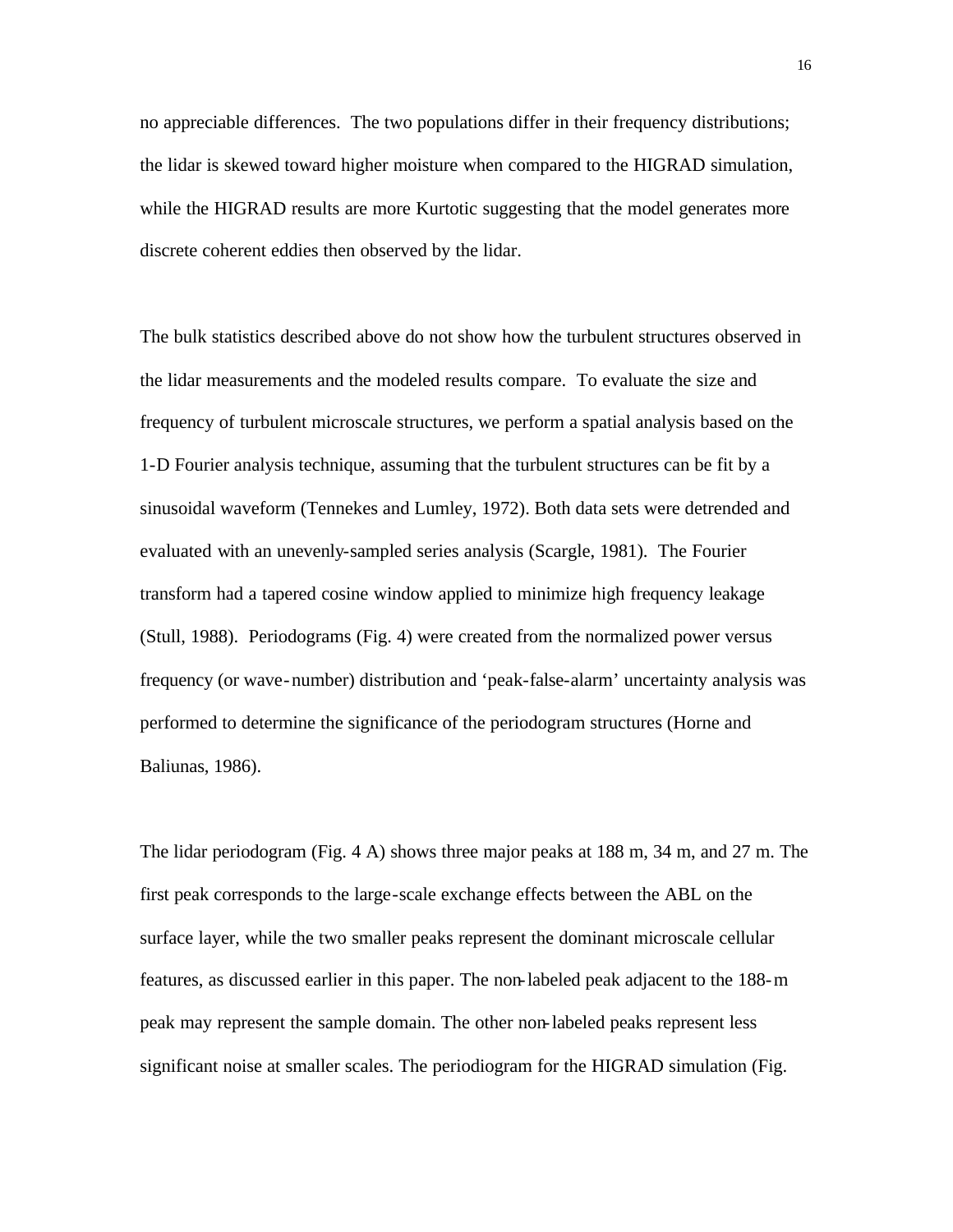4B) appears quite similar to Fig. 4A, with the exception that the domain effects are much larger. Also, the large-scale effects of the ABL are on a somewhat smaller scale as shown in the comparison between Fig1. 1B and 2B. It is not surprising to note that the smallscale noise is nearly indistinguishable in the HIGRAD results.

## **6. Concluding Remarks**

We demonstrated here that our integrated model-instrument approach, based on Raman lidar water vapor data and the HIGRAD simulations, could resolve the plume-scale turbulent features associated with water vapor over a warm ocean surface. Our study helps to better understand the degree to which the lidar measurements represent faithfully the atmospheric boundary layer's spatial and temporal features. The lidar water vapor data collected over the Pacific warm pool and the HIGRAD simulations were first compared with each other. The results were then used to identify the potential aliasing effects of lidar measurements. This problem can be handled either by improving the lidar's performance or by adding data assimilation capabilities to our integrated system, or both.

The essence of correctly and robustly parameterizing the surface-air exchange in largescale climate models is to resolve and describe the scales and mechanisms that govern the surface evaporation. We showed that, over warm ocean surfaces, rate-limiting exchange processes occur in turbulent and convective motions at scales of about 10 meters. The surface plumes and their transport properties are modulated and counterbalanced by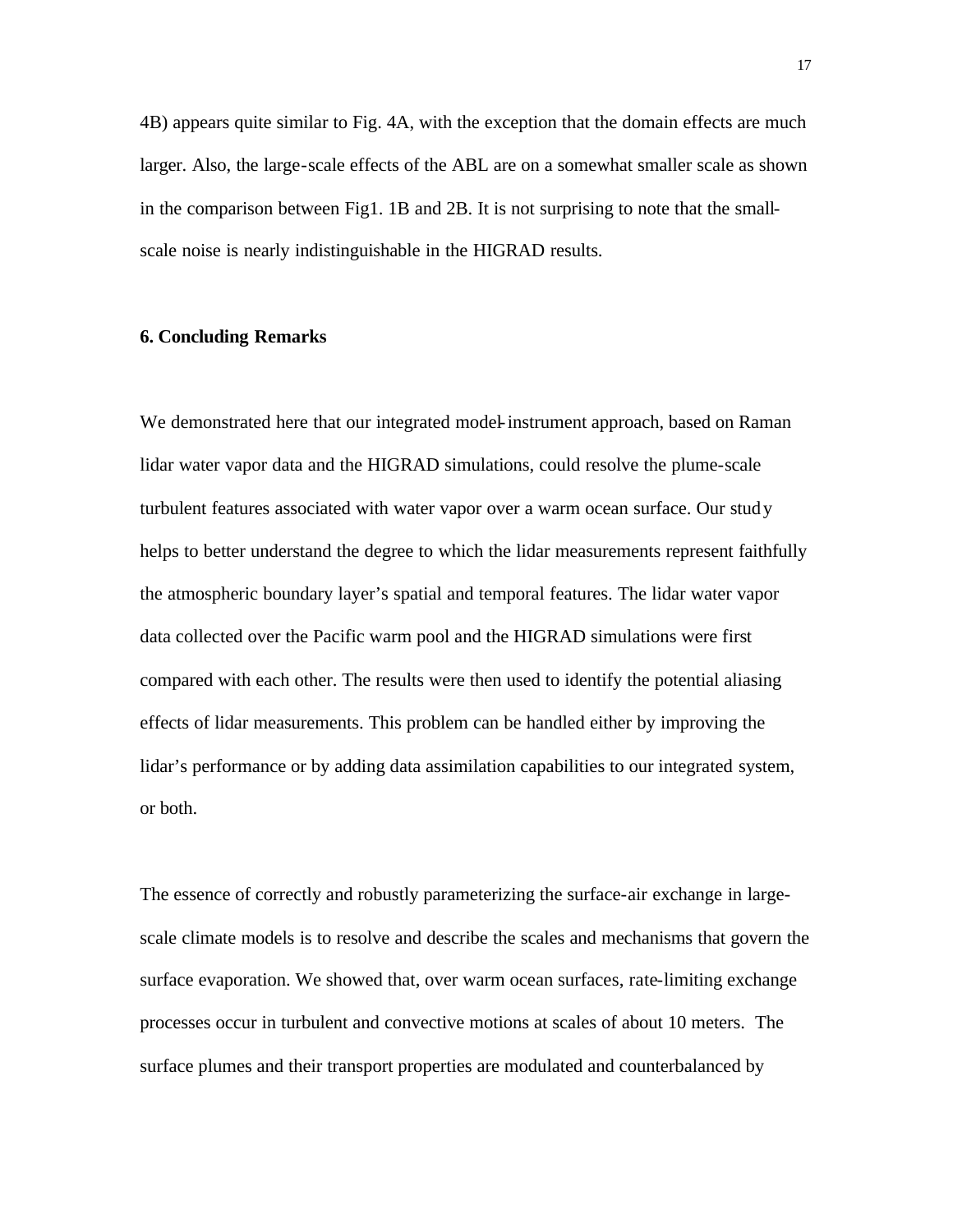larger dry eddies that penetrate downward from the mixed layer. Existing parameterizations of the surface layer have not yet successfully included these processes, not even by using a curve-fitting approach based on Monin-Obuhkov theory (Brutsaert, 1999). Over land surfaces, near-surface inhomogeneities — due to variable terrain and vegetation — are critical to the variability of water-vapor plumes and to the exchange processes they mediate. This renders fine-scale ABL exploration by the powerful approach described here even more imperative.

#### **Acknowledgments**

This research was performed under the auspices of the U.S. Department of Energy (DOE). The Advanced Computing Laboratory at LANL provided the computing support. M.G.'s work was supported under an IGPP/LANL mini-grant for campus-laboratory collaboration.

# **References**

Avissar, R., E. W. Eloranta, K. Gurer, and G. J. Tripoli, An evaluation of the large-eddy simulation option of the regional atmospheric modeling system in simulating a convective boundary layer: A FIFE case study, *J. Atmos. Sci.*, **55**, 1109-1130, 1988.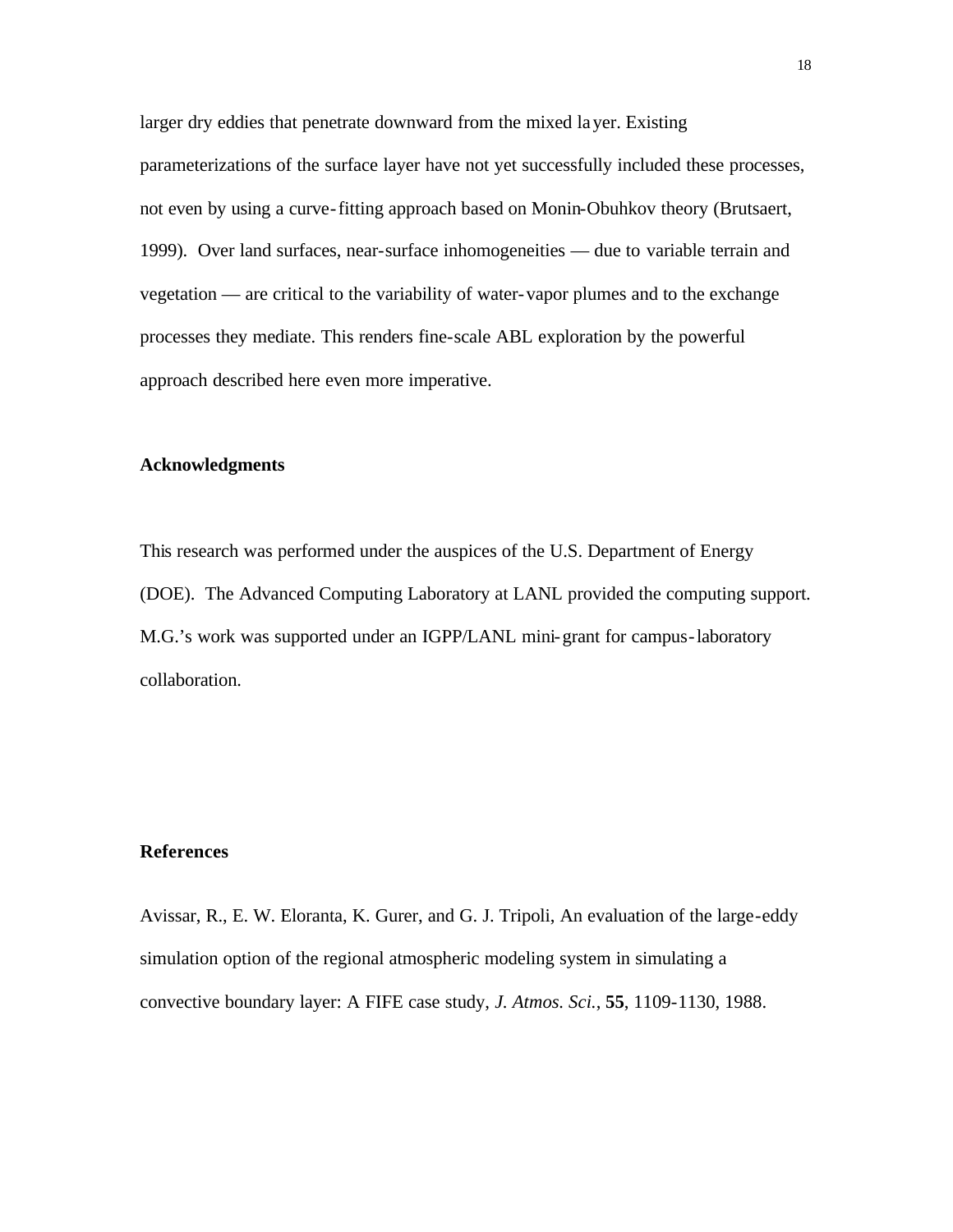Brutsaert, W., Aspects of bulk atmospheric boundary layer similarity under freeconvective condition. *Rev. Geophys.*, **37**, 439-451, 1999.

Clifford, S. F., J. C. Kaimal, R. J. Lataitis, and R. G. Strauch, Ground-based remote profiling in atmospheric studies: An overview, *Proc. IEEE*, **82**, 313-355, 1994.

Cooper D. I., W. Eichinger, R. Ecke, C.-Y. J. Kao, and J. M. Reisner, 1997. Initial investigations of micro-scale cellular convection in an equatorial marine atmospheric boundary layer revealed by lidar. *Geophys. Res. Lett*., **1**, 45-48.

Cooper D. I., W. E. Eichinger, S. Barr, W. Cottingame, M. V. Hynes, C. F. Keller, C. F. Lebeda, and D. A. Poling, 1996. High resolution properties of the equatorial Pacific marine atmospheric boundary layer from lidar and radiosonde observations. *J. Atmos. Sci.*, **53**, 2054-2075.

Cooper, D. I., W. E. Eichinger, D. Hof, D. Jones, C. R. Quick, and J. J. Tiee, Observations of coherent structures from a scanning lidar. *Agric. Forest Meteorol*., **67**, 137-150, 1994.

Daley, R., *Atmospheric Data Analysis*, 420 pp., Cambridge Univ. Press, Cambridge,1992.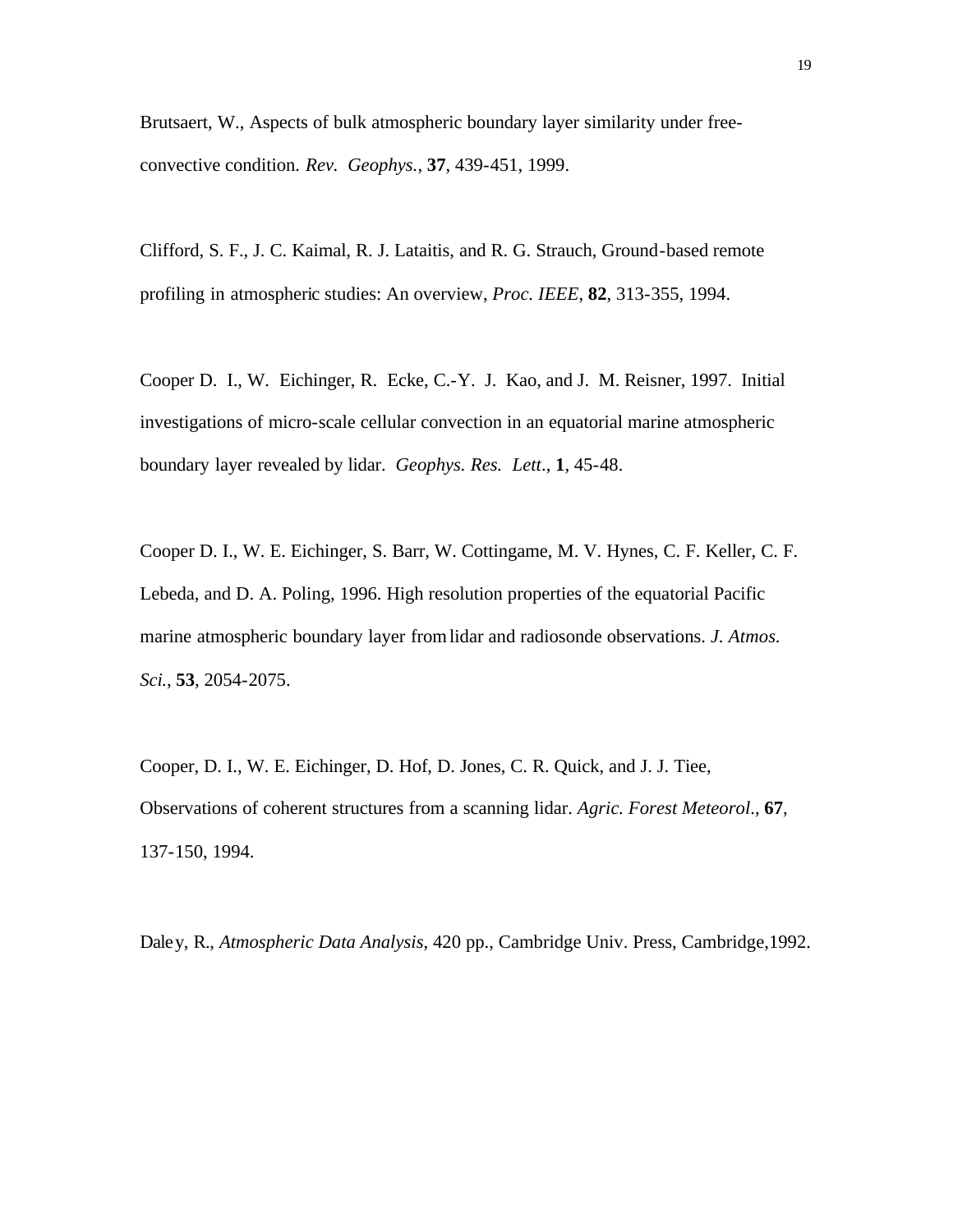Eichinger, W. E., D. I. Cooper, P. Forman, J. Griegos, M. Osborne, D. Richter, L. Tellier, and R. Thornton, The development of a scanning Raman water-vapor lidar for boundary llayer and tropospheric observations. *Atm. Oceanic Tech*., **16**, 1753-1766.

Eichinger, W. E., D. I. Cooper, F. L. Archuleta, D. Hof, D. B., Holtkamp, R. R. Karl, C. R. Quick, and J. J. Tiee, Development of a scanning solar blind water water Raman-lidar. *Appl. Opt*., **33**, 3923-3932, 1994.

Eloranta, E. W., and D. K. Forrest, Volume-imaging lidar observations of the convective structure surrounding the flight path of a flux-measuring aircraft. *J. Geohpys. Res.,* **97**, 18383-18393, 1992.

Ghil, M., and P. Malanotte-Rizzoli, Data assimilation in meteorology and oceanography, *Adv. Geophys.*, **33**, 141–266, 1991.

Ghil, M., K. Ide, A. F. Bennett, P. Courtier, M. Kimoto, and N. Sato (Eds.), 1997: *Data Assimilation in Meteorology and Oceanography: Theory and Practice*, Meteorological Society of Japan and Universal Academy Press, Tokyo, 496 pp.

Hagelberg, C. R., D. I. Cooper, C. L. Winter, and W. E. Eichinger, Scale properties of microscale convection in the marine surface layer, *J. Geophys. Res.,* **103**, 16897-16907, 1998.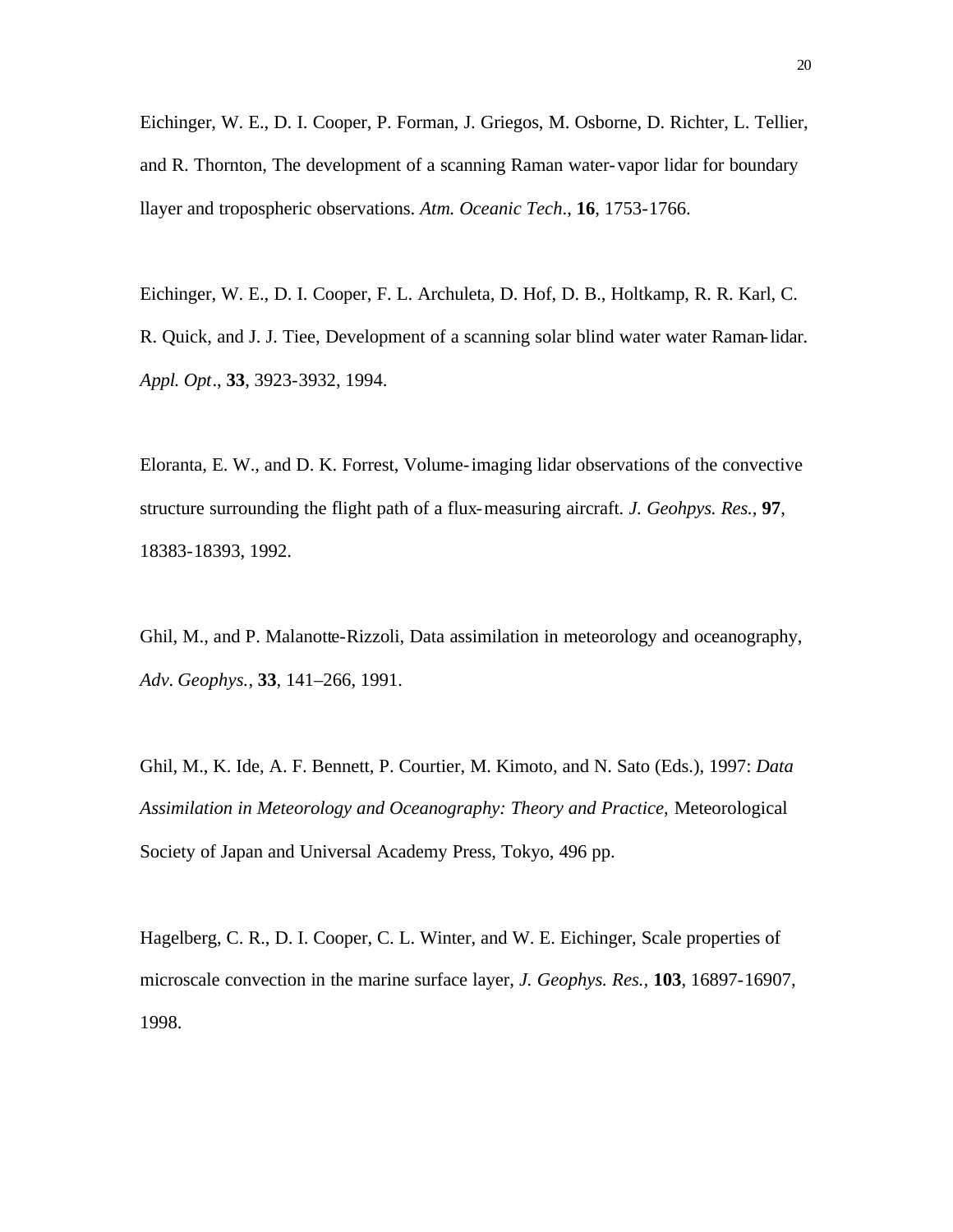Horne, J.H., and Baliunas, S.L., A prescription for period analysis of unevenly sampled time series. *The Astrophys. J.* **302**:757-763, 1986.

Hunt, J. C. R., Eddy dynamics and kinematics of convective turbulence. In *Buoyant Convection in Geophysical Flows.* Edited by Plate et al., Kluwer Academic Pub., 41-82, 1999.

Kao, C.-Y. J., Y. H. Hang, D. I. Cooper, W. S. Smith, J. M. Reisner, and W. E. Eichinger, High resolution modeling of lidar data: Mechanisms governing surface water vapor during SALSA. *Agric. Forest Meteorol*., **105**, 185-194.

Kaimal, J. C., and J. J. Finnigan, *Atmospheric Boundary-Layer Flows: Their Structure and Measurement*, 289 pp., Oxford University Press, 1994.

Khanna, S., and J. G. Brasseur, Three-dimensional buoyancy- and shear-induced local structure of the atmospheric boundary layer, *J. Atmos. Sci*., **55**, 710-743, 1998.

Lawford, R., 1996. Some scientific questions and issues for the GEWEX Continentalscale International Project (GCIP) research community. 2<sup>nd</sup> International Sci. Conf. on Global Energy and Water Cycle, June 17-21, Washington DC, 162-167.

Linden, P. F., J. M. Redondo, and D. L. Youngs, Molecular mixing in Rayleigh-Taylor instability. *J. Fluid. Mech.*, **265**, 97-124.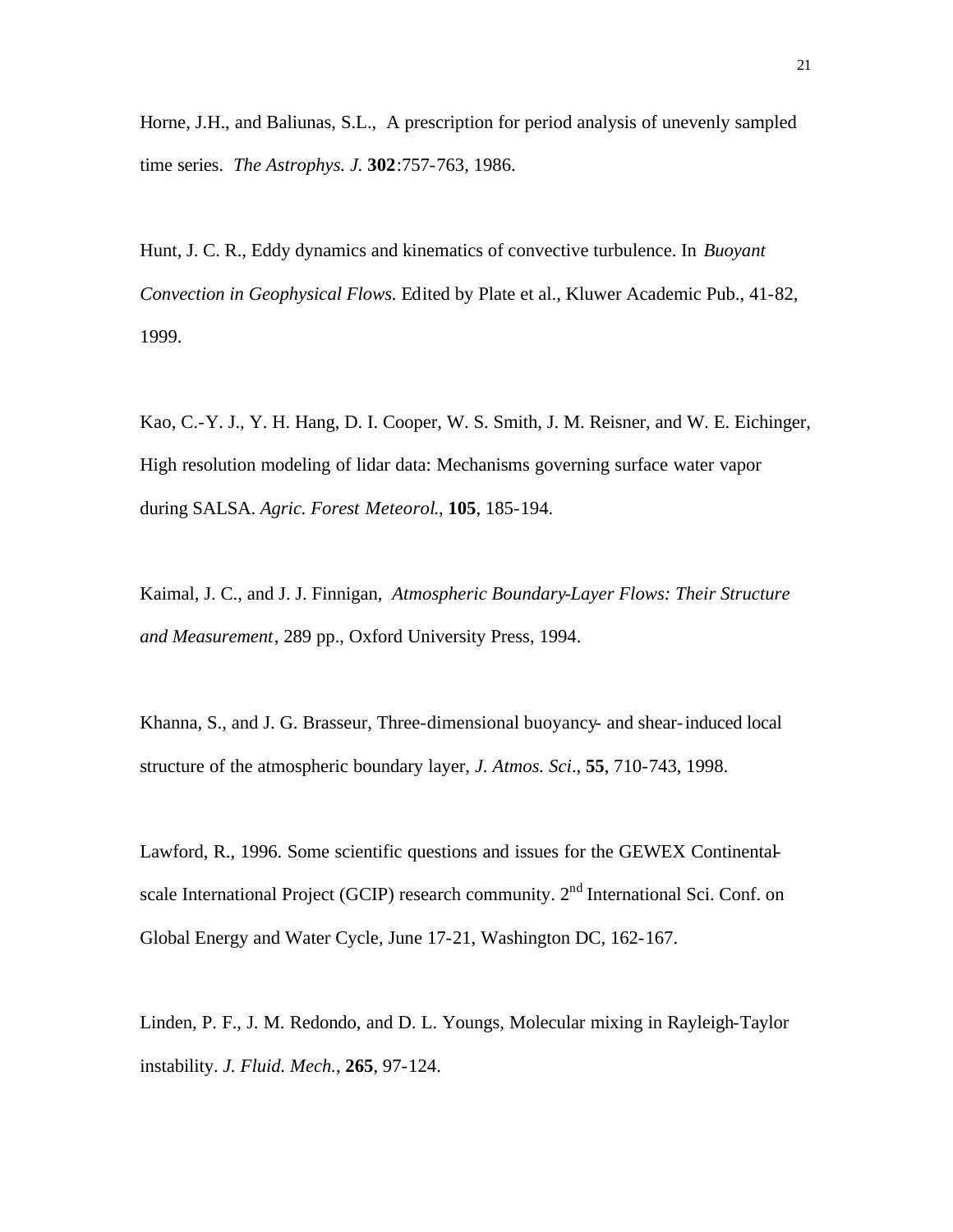Mahrt, L., 1998, Flux sampling errors for aircraft and towers. *J. Atmos. Ocean. Tech.,* **15**, 416-429.

Margolin, L., P. K. Smolarkiewicz, and Z. Sorbjan, Large-eddy simulations of convective boundary layers using nonoscillatory differencing. *Physica D*, **133**, 390-397,1999.

Melfi, S. H., J. D. Lawrence, and M. P. McCormick, Observations of Raman scattering by water vapor in the atmosphere. *Appl. Phys. Lett.,* **15**, 295-297, 1969.

Post, M. J., C. W. Fairall, J. B. Snider, Y. Han, A. B. White, W. L. Ecklund, K. M. Weickmann, P. K. Quinn, D. I. Cooper, S. M. Sekelsky, R. E. McIntosh, P. Minnett, and R.O. Knuteson, The Combined Sensor Program: An air-sea science mission in the central and western Pacific Ocean. *Bull. Amer. Meterol. Soc.*, **78**, 2797-2815, 1997.

Ramanathan, V., and W. Collins, Thermodynamic regulation of ocean warming by cirrus clouds deduced from the 1987 El Nino. *Nature*, **351**, 27-32, 1991.

Scargle, J.D., Studies in astronomical time series analysis I.. Modeling random processes in the time domain. *The Astrophys. J. Supp. Series* **45**:1-71, 1981.

Smith, W. S., and C.-Y. J. Kao, Numerical simulations of stratiform clouds observed in 1987 FIRE IOP with the emphasis on diurnal variation. data. *Mon. Wea. Rev*., **8**, 1803- 1816, 1996.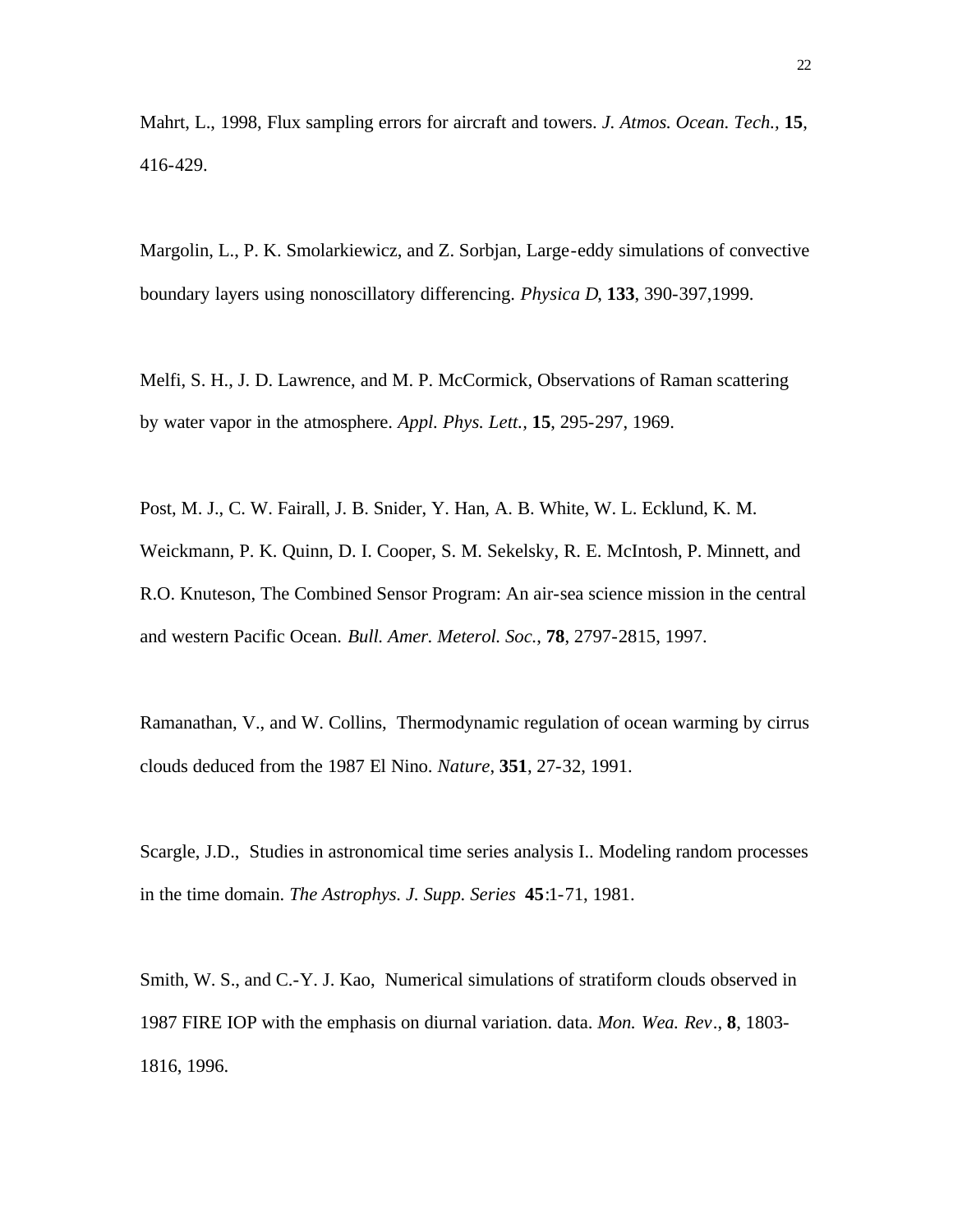Smolarkiewicz, and L. G. Margolin, On forward-in-time differencing for fluids: Extension to a curvilinear framework. *Mon. Wea. Rev*., **121**, 1847-1859, 1993.

Smolarkiewicz, P. K. and L. G. Margolin, MPDATA: A finite-difference solver for geophysical flows. *J. Comput. Phys*., **140**, 459-480, 1998.

Stull, R. B., *An Introduction to Boundary Layer Meteorology,* 666 pp., Kluwer Academic Pub., 1988.

Tennekes, H. and Lumley, J.L., *A First Course in Turbulence*, 300 pp., The MIT Press,

Williams, A. G., J. M. Hacker, Interactions between coherent eddies in the lower convective boundary layer, *Boundary-Layer Meteorol*., **64**, 55-74.

Wyngaard, J. C., Convective processes in the lower atmosphere, in *Flow and Transport in the Natural Environment: Advances and Applications*, edited by W. L. Steffen and O. T. Denmead, pp. 240-260, Springer-Verlag, 1988.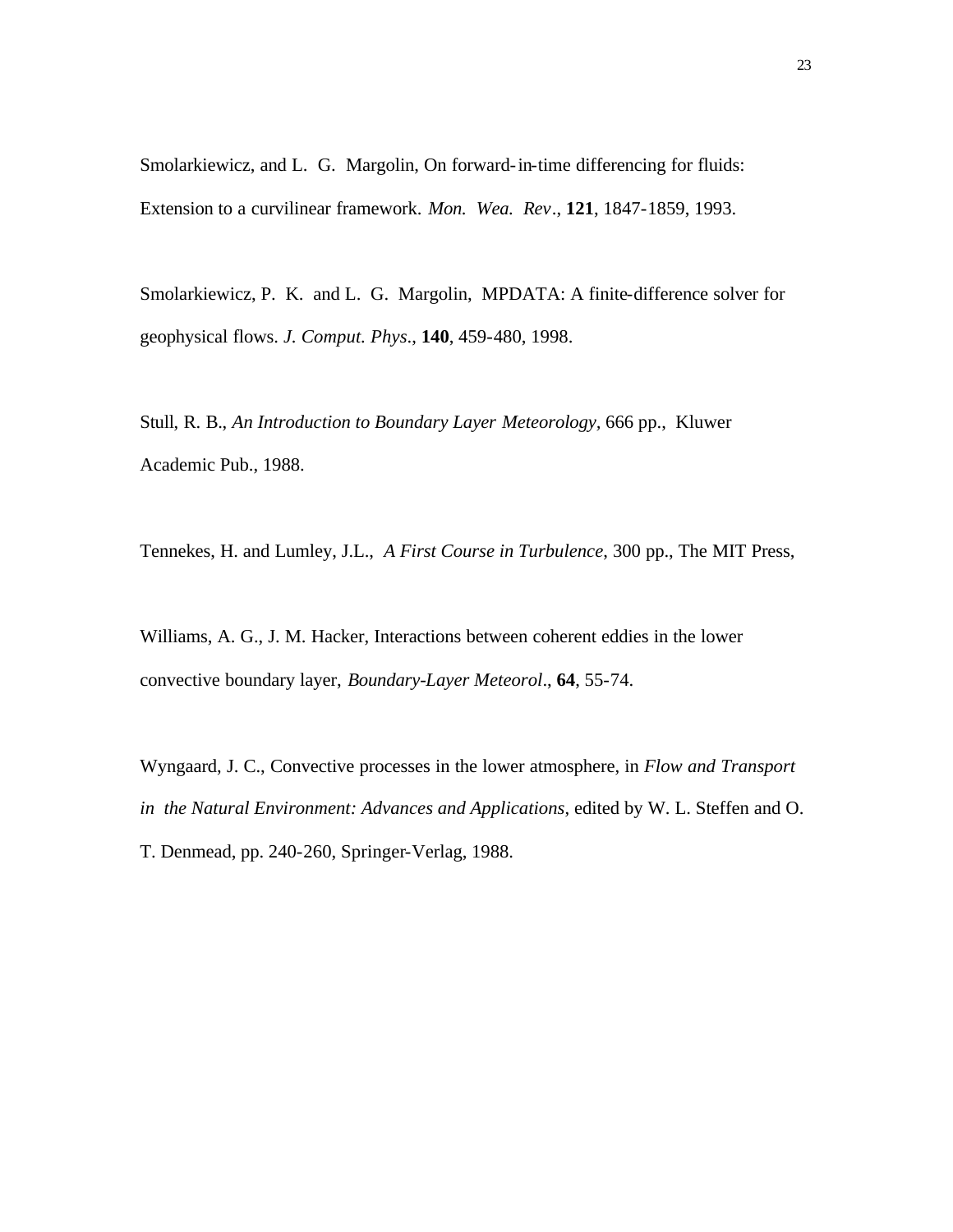## **Figure Captions**

Fig.1. Lidar data collected during CSP: (A) A portion of a vertical Raman lidar scan of water-vapor mixing ratio acquired on 26 March 1996 at 0420 UTC (1820 local time), with horizontal distance on the abscissa and height above sea level (ASL) on the ordinate. The scan reveals near-surface small-scale convective plumes (in red), as well as organized upward (in red, yellow, and green) and downward eddies (in purple and blue). (B) A portion of a horizontal Raman lidar scan of water-vapor mixing ratio acquired at 10 m above the ocean surface on 26 March 1996 at 0440 UTC (1840 local time). The *x*– and *y*–axes are two perpendicular directions in the horizontal. Sinking air with low watervapor concentration surrounds isolated convective plumes. Color bars are shown below each panel.

Fig. 2. Same as Fig.1, except for model results from the HIGRAD and VIEWER codes. The simulated scans are from the *x*-axis toward the *y*-axis, as in Fig. 1. The two panels are both derived from the same one-minute chunk of model output taken 12 hr after the initial time, while the two panels from Fig. 1 were, by necessity, 20 minutes apart.

Fig. 3. (A) is the modeled horizontal scan with a coarser resolution in azimuth but for a larger scanned area in comparison with Fig. 2B; (B), (C), and (D) are the instantaneous water-vapor fields at 1 s, 30 s, and 60 s, respectively, into the scanning interval used in Fig. 3D. The color legends are the same as in Fig. 2B.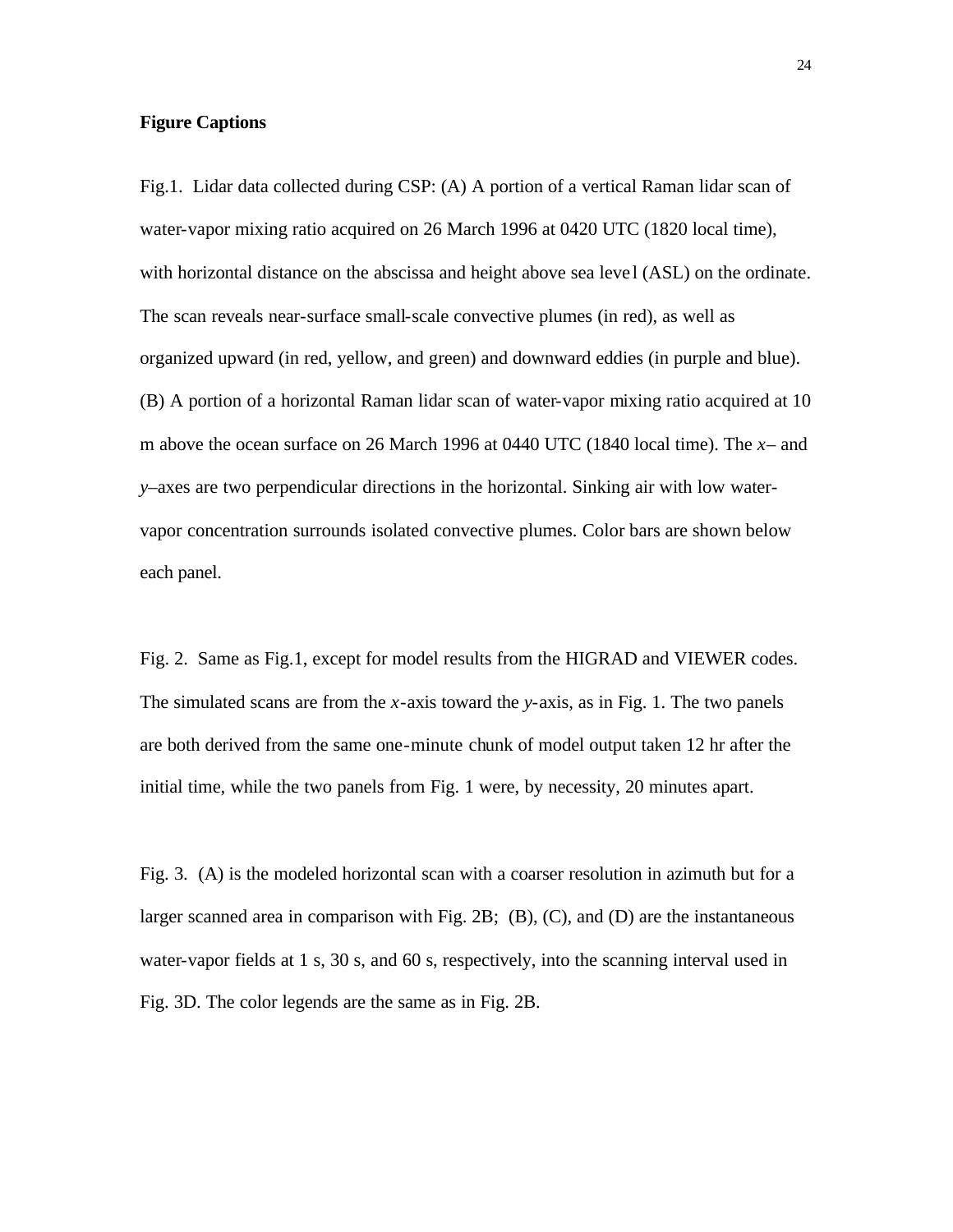Fig. 4. Periodograms for (A) lidar observations and (B) HIGRAD simulations, based on the parent scan of Fig. 2B and Fig. 3A, respectively.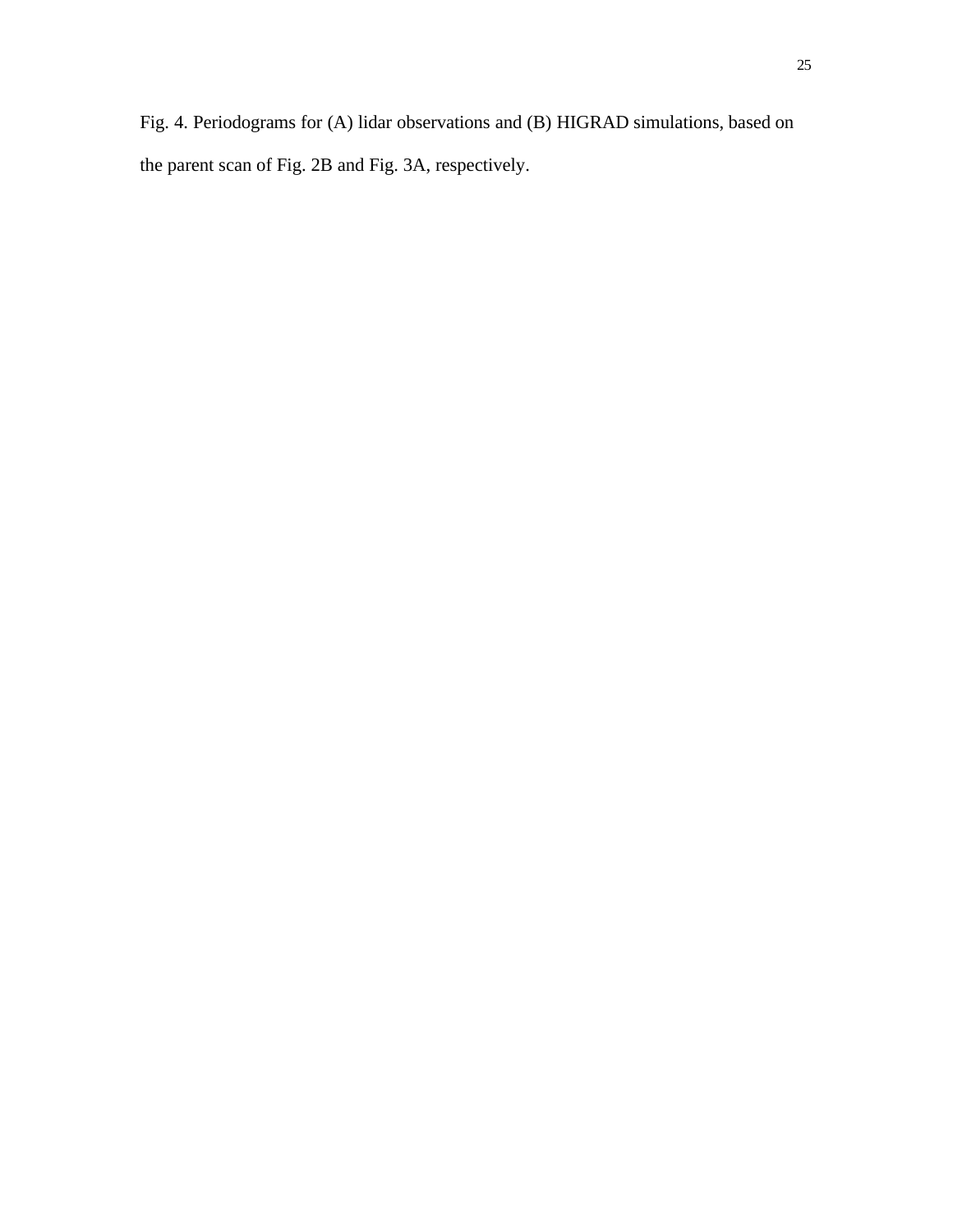| <b>STATISTIC</b>          | <b>LIDAR</b> | <b>HIGRAD</b> |
|---------------------------|--------------|---------------|
| Sample Size               | 372          | 372           |
| Sum                       | 6823         | 6801          |
| Maximum                   | 19.69        | 19.69         |
| Minimum                   | 17.66        | 17.65         |
| Range                     | 2.03         | 2.04          |
| Mean                      | 18.34        | 18.28         |
| <b>Standard Deviation</b> | 0.49         | 0.45          |
| Variance                  | 0.24         | 0.20          |
| <b>Standard Error</b>     | 0.03         | 0.02          |
| Median                    | 18.10        | 18.20         |
| <b>Skewness</b>           | 0.87         | 0.52          |
| Kurtosis                  | $-0.24$      | $-0.62$       |

Table 1. Descriptive statistics for lidar and HIGRAD water vapor mixing ratios

averaged over the Y-range.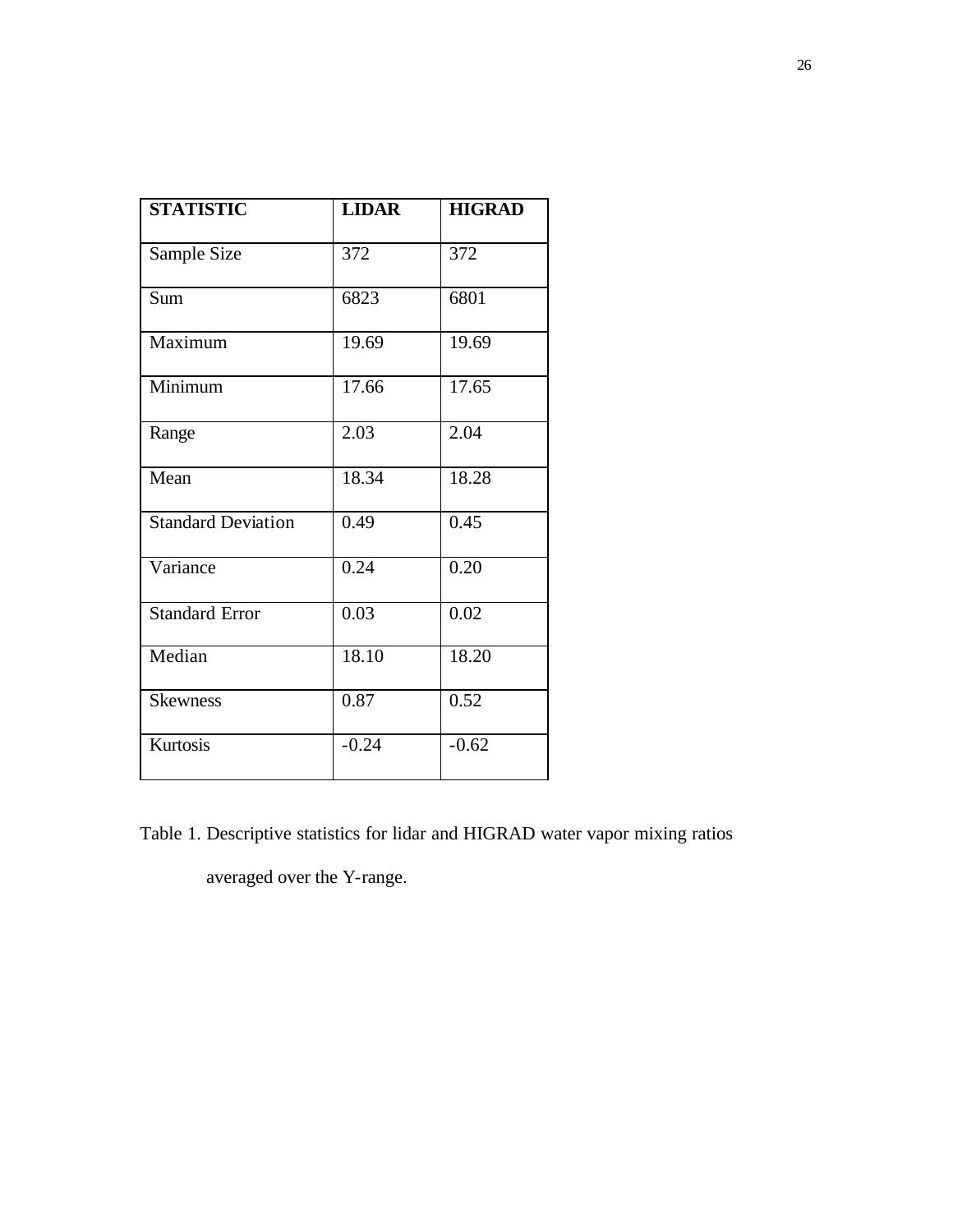

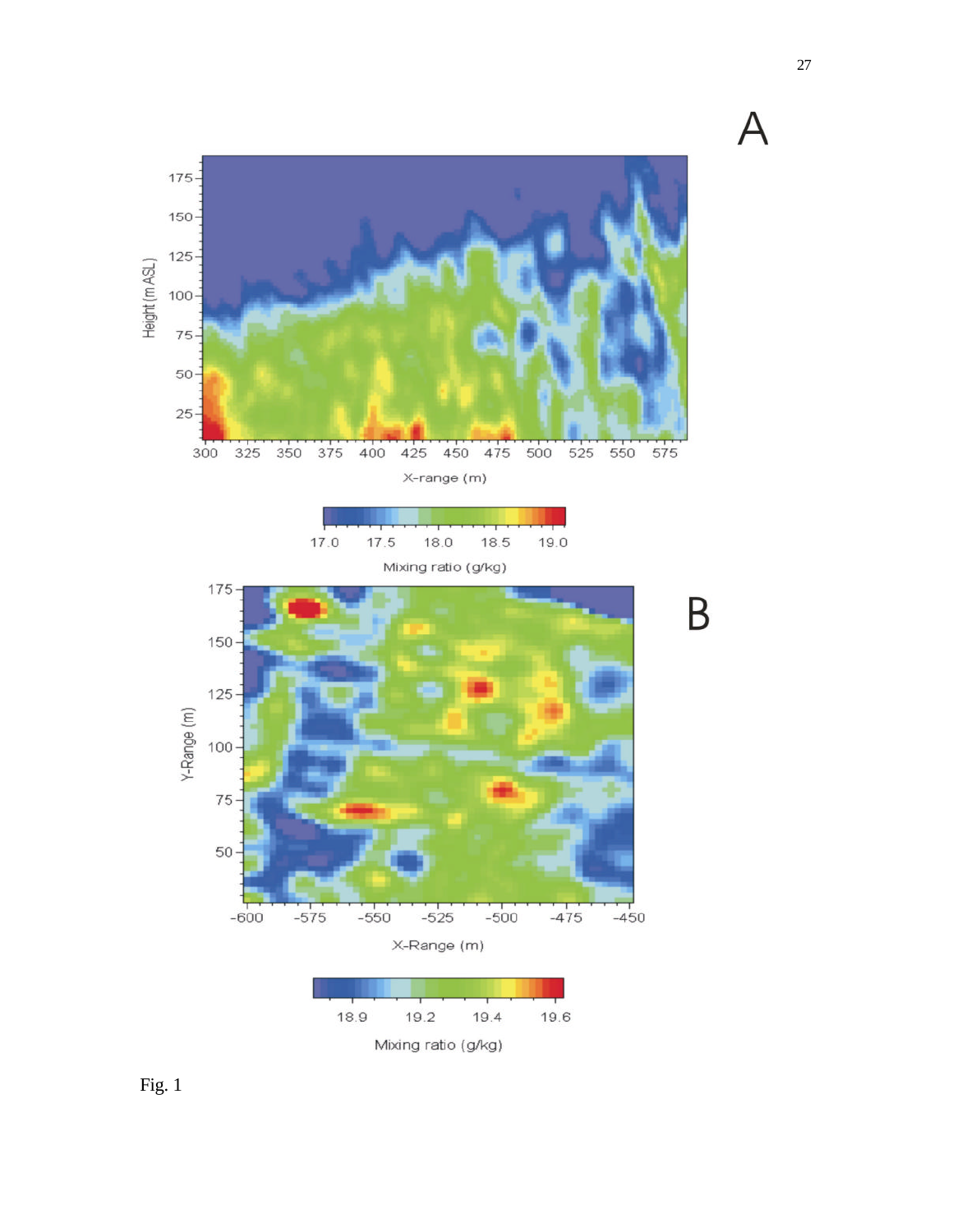

Fig. 2